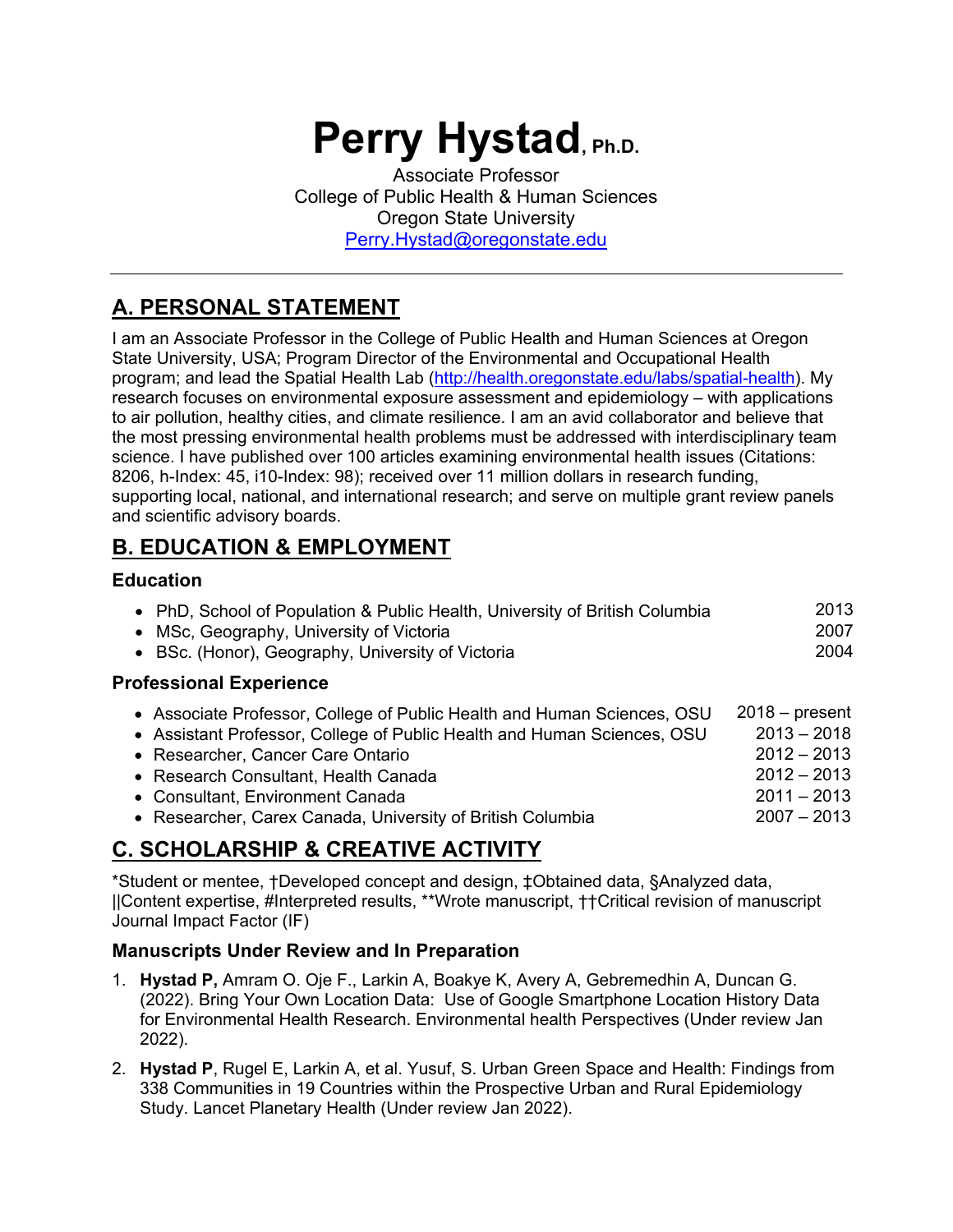- 3. Willis M, Schrank D, Xu Chunxue, Harris H, Ritz B, Hill E, **Hystad P.** A population-based cohort study of traffic congestion and infant growth using connected vehicle data. Science Advances (Revisions submitted April 2022).
- 4. Boakye K, Bovbjerg M, Schuna J, Branscum A. et al. **Hystad P.** Urbanization and Physical Activity in the Global Prospective Urban and Rural Epidemiology Study. Nature Communications (Submitted April 2022).
- 5. John Paul Bigouette, Jeffrey Bethel, Justin Wettstein, Adam Branscum, David Wrathall, **Hystad, P**. Application and Evaluation of Daily Heat Exposure Metrics using the Global Land Data Assimilation Products: Results from the Multi-National Prospective Urban Rural Epidemiology Study. Environmental Research (under review March 2022)
- 6. John Paul Bigouette, Jeffrey Bethel, Justin Wettstein, Adam Branscum, David Wrathall, Salim Yusuf, **Hystad, P**. Acute Temperature Exposure and Mortality in the Prospective Urban and Rural Epidemiology Cohort: A Case-Crossover Study in 764 Communities and 22 Countries. In preparation
- 7. **Hystad, P,** Larkin A., Lizhong D., Krishna, A., Amram O, Tsang S., Avery A., Duncan G. Deep Learning of Street View Imagery to assess Urban Green Space Relationships with Mental Health: A Twin Study. In preparation.
- 8. Larkin, A, Krishna A Lizhong C, **Hystad P.** Measuring and Modelling Perceptions of the Urban Environment for Epidemiological Research Using Crowd-Sourcing and Image-Based Deep Learning Models. In preparation.

#### **Refereed Publications**

- 1. Wang Y, Shupler M, Birch A, et al. **Hystad P.** (2022) Measuring and predicting personal and household Black Carbon levels from 88 communities in eight countries. Science of The Total Environment. 818 (20) 151849. https://doi.org/10.1016/j.scitotenv.2021.151849 †‡§||#\*\* IF:8.0
- 2. Shupler M, **Hystad P**, Birch A, Chu Y, Jeronimo M, Miller-Lionberg D, et al. Brauer M. (2022). Multinational prediction of household and personal exposure to fine particulate matter (PM2.5) in the PURE cohort study. Environment International 59 (15). 107021. doi.org/10.1016/j.envint.2021.107021 †‡§||#\*\* IF:9.6
- 3. Olaniyan T, Pinault L, Li C, Donkelaar A, Meng J, Martin R. Hystad P, Robichaud A, Menard R, Tjepkema M, Bai L, Kwong J, Lavigne E, Burnett R, Chen H. (2022). Ambient air pollution and the risk of acute myocardial infarction and stroke: A national cohort study. Environmental Research, 204: 111975. doi.org/10.1016/j.envres.2021.111975 ||#†† IF:6.5
- 4. Odo D, Yang I, Dey S, Hammer M, Donkelaar A, Martin R, Dong GH, Yang BY, **Hystad P**, Knibbs L. (2022) Ambient air pollution and acute respiratory infection in children aged under 5 years living in 35 developing countries. Environment International. 159 (15) https://doi.org/10.1016/j.envint.2021.107019 ||#†† IF:7.9
- 5. S. C. Anenberg, Mohegh, A., Goldberg, D. L., Kerr, G. H., Brauer, M., Burkart, K., **Hystad, P.,** Larkin, A., Wozniak, S., and Lamsal, L., "Long-term trends in urban NO concentrations and associated paediatric asthma incidence: estimates from global datasets.", Lancet Planet Health, vol. 6, no. 1, pp. e49-e58, 10.1016/S2542-5196(21)00255-2 †‡§||#\*\* IF:19.2
- 6. Sims K, Smit E, Batty D, **Hystad P**, Odden M. (2022). Intersectional Discrimination and Change in Blood Pressure Control Among Older Adults: The Health and Retirement Study. Journal of Gerontology: Series A. 77(2): 375-382. doi.org/10.1093/gerona/glab234 ||#†† IF:6.4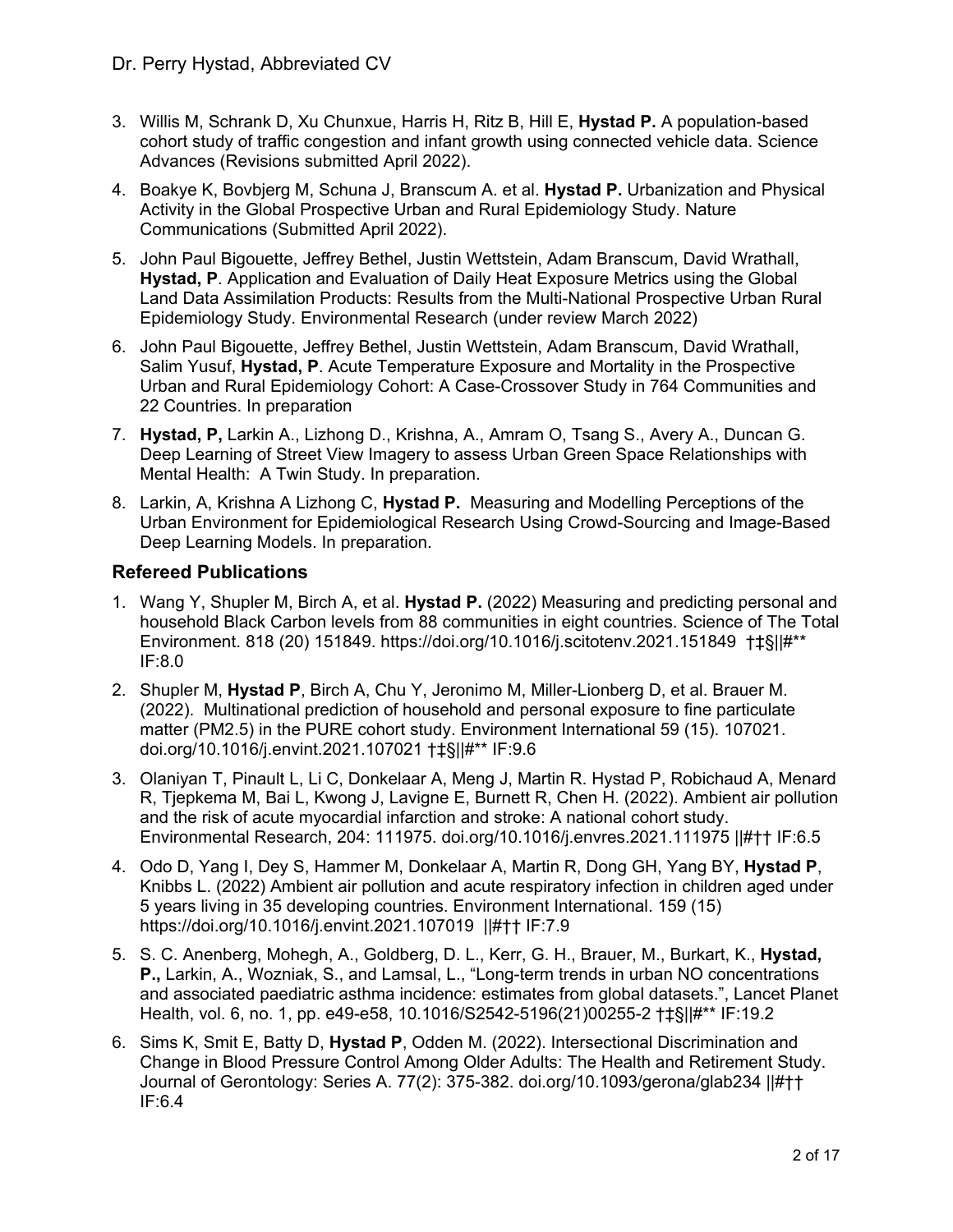- 7. E. J. Rugel, Chow, C. K., Corsi, D. J., **Hystad, P.,** Rangarajan, S., Yusuf, S., and Lear, S. A. (2022). Developing indicators of age-friendly neighbourhood environments for urban and rural communities across 20 low-, middle-, and high-income countries. BMC Public Health, 22 (1): 87. 10.1186/s12889-021-12438-5. ||#†† IF:5.6
- 8. Larkin A, **Hystad P**. Integrating Geospatial Data and Social Media in Bidirectional Long-Short Term Memory Models to Capture Human Nature Interactions. The Computer Journal. 65(3): 667-678. https://doi.org/10.1093/comjnl/bxaa094 †‡§||#\*\* IF:1.5
- 9. Johnson M, Shin H, Roberts E, Sun L, Fisher M, **Hystad P**, Donkelaar A, Martin R, Fraser W, Lavigne E, Clark N, Beaulac V, Arbuckle T. (2022) Critical Time Windows for Air Pollution Exposure and Birth Weight in a Multicity Canadian Pregnancy Cohort. Epidemiology (33)1: 7-16. 10.1097/EDE.0000000000001428 ||#†† IF:4.8
- 10. Villeneuve P, Lam S, Tjepkema M, Pinault L, Crouse D, Osornio-Varagas A, **Hystad P**, Jerrett M, Lavigne E., Stieb D. (2022). Residential proximity to greenness and adverse birth outcomes in urban areas: Findings from a national Canadian population-based study. Environmental Research. 204. 112344. doi.org/10.1016/j.envres.2021.112344 ||#†† IF:6.5
- 11. Larkin, A., Gu X., Chen, L., **Hystad P.** (2021). Predicting perceptions of the built environment using GIS, satellite and street view image approaches. Landscape and Urban Planning. 216 (104257) doi.org/10.1016/j.landurbplan.2021. 104257. †‡§||#\*\* IF:5.1
- 12. M. D. Willis, Hill, E. L., Boslett, A., Kile, M. L., Carozza, S. E., and **Hystad, P.** (2021). "Associations between Residential Proximity to Oil and Gas Drilling and Term Birth Weight and Small-for-Gestational-Age Infants in Texas: A Difference-in-Differences Analysis.", Environ Health Perspect, vol. 129, no. 7, p. 77002. †‡§||#\*\* IF:9.0
- 13. K. A. Boakye, Amram, O., Schuna, Jr, J. M., Duncan, G. E., and **Hystad, P.** (2021). "GPSbased built environment measures associated with adult physical activity", Health & Place, vol. 70, p. 102602. †‡§||#\*\* IF:3.2
- 14. T. To, Zhu, J., Terebessy, E., Zhang, K., Fong, I., Pinault, L., Jerrett, M., Robichaud, A., Menard, R., van Donkelaar, A., Martin, R. V., **Hystad, P**., Brook, J. R., Dell, S., and Stieb, D. (2021). "Does exposure to air pollution increase the risk of acute care in young children with asthma? An Ontario, Canada study.", Environ Res, vol. 199, p. 111302, 2021. †‡§||#\*\* IF:5.0
- 15. Z. Zhang, Wang, J., Kwong, J. C., Burnett, R. T., van Donkelaar, A., **Hystad, P.,** Martin, R. V., Bai, L., McLaughlin, J., and Chen, H. (2021). "Long-term exposure to air pollution and mortality in a prospective cohort: The Ontario Health Study.", Environ Int, vol. 154, p. 106570. †‡§||#\*\* IF:5.0
- 16. V. A. Southerland, Anenberg, S. C., Harris, M., Apte, J., **Hystad, P**., van Donkelaar, A., Martin, R. V., Beyers, M., and Roy, A. (2021). "Assessing the Distribution of Air Pollution Health Risks within Cities: A Neighborhood-Scale Analysis Leveraging High-Resolution Data Sets in the Bay Area, California", Environmental Health Perspectives, vol. 129, no. 3.†‡§||#\*\* IF:9.0
- 17. K. D. Sims, Smit, E., Batty, G. David, **Hystad, P.,** and Odden, M. C(2021). Intersectional Discrimination and Change in Blood Pressure Control among Older Adults: The Health and Retirement Study, The Journals of Gerontology: Series A. †‡§||#\*\* IF:6.1
- 18. Hudson-Hanley, Smit, E., Branscum, A. J., **Hystad, P.,** and Kile, M. L. (2021). Trends in urinary metabolites of polycyclic aromatic hydrocarbons (PAHs) in the non-smoking U.S. population, NHANES 2001-2014, Chemosphere, vol. 276, p. 130211.†‡§||#\*\* IF:7.1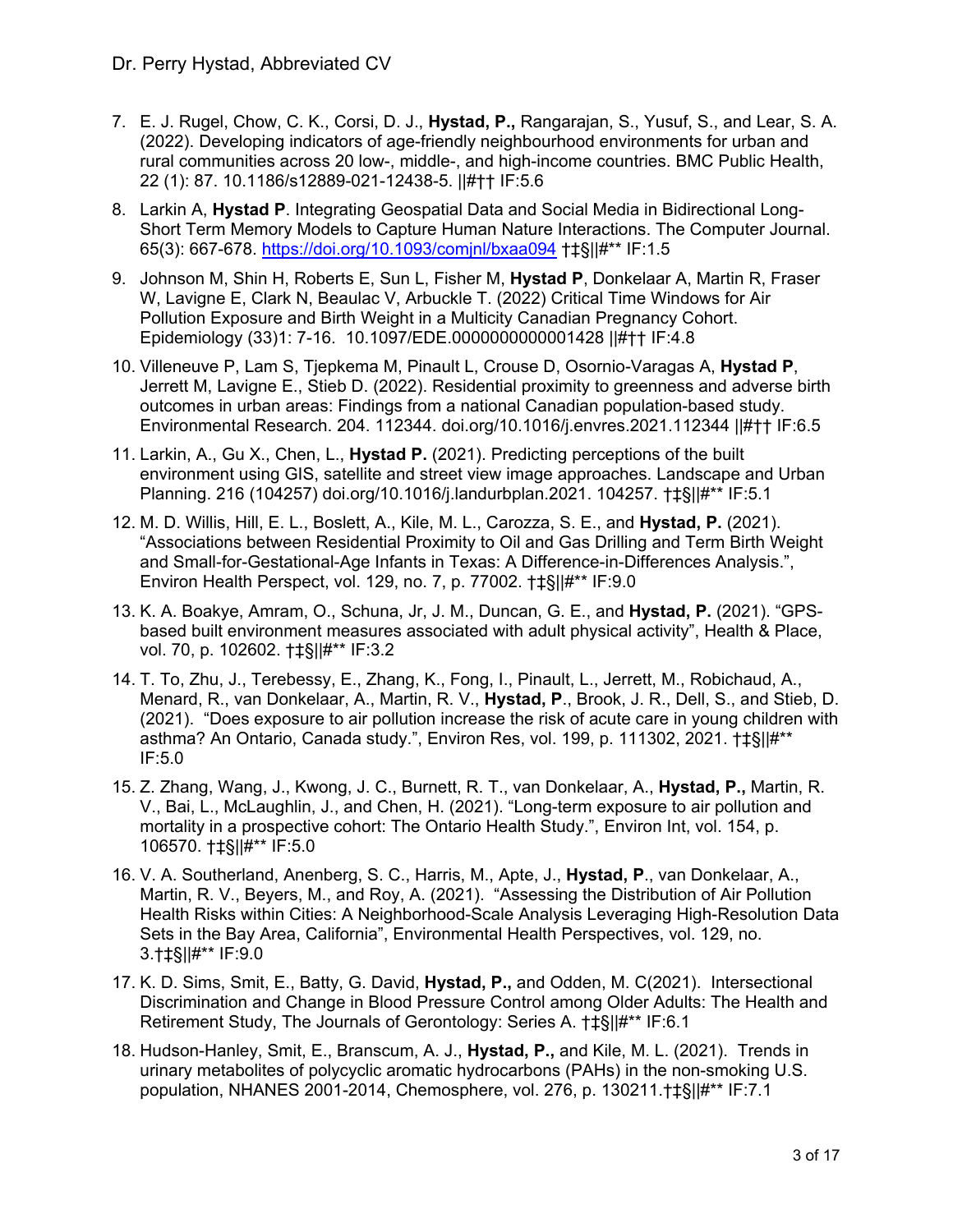- 19. S. Hankey, Zhang, W., Le, H. T. K., **Hystad, P.,** and James, P. (2021). "Predicting bicycling and walking traffic using street view imagery and destination data", Transportation Research Part D: Transport and Environment, vol. 90, p. 102651. †‡§||#\*\* IF:4.1
- 20. Shupler, M, **Hystad P**, Birch A. et al. (2020). Household and personal air pollution exposure measurements from 120 communities in eight countries: results from the PURE-AIR study. Lancet Planetary Health : 4(10), E451-E462. DOI:https://doi.org/10.1016/S2542- 5196(20)30197-2 †‡§||#\*\* IF:19.2
- 21. R. E. Arku, Brauer, M., Duong, M. L., Wei, L., Hu, B., Tse, L. Ah, Mony, P. K., Lakshmi, P. V. M., Pillai, R. K., Mohan, V., Yeates, K., Kruger, L., Rangarajan, S., Koon, T., Yusuf, S., and **Hystad, P.** (2020). Adverse health impacts of cooking with kerosene: A multi-country analysis within the Prospective Urban and Rural Epidemiology Study, Environmental Research, vol. 188, p. 109851. †‡§||#\*\* IF:5.0
- 22. **Hystad, P**, Larkin, A, et al. Yusuf, S, Brauer, M. (2020). "Associations of outdoor fine particulate air pollution and cardiovascular disease in 157 436 individuals from 21 highincome, middle-income, and low-income countries (PURE): a prospective cohort study.", Lancet Planet Health, vol. 4, no. 6, pp. e235-e245, 2020. †‡§||#\*\* IF:19.2
- 23. D. L. Crouse, Erickson, A. C., Christidis, T., Pinault, L., van Donkelaar, A., Li, C., Meng, J., Martin, R. V., Tjepkema, M., **Hystad, P**., Burnett, R., Pappin, A., Brauer, M., and Weichenthal, S., "Evaluating the Sensitivity of PM2.5-Mortality Associations to the Spatial and Temporal Scale of Exposure Assessment.", Epidemiology, vol. 31, no. 2, pp. 168-176, 2020. ||#†† IF: 5.1
- 24. D. Doiron, Setton, E. M., Shairsingh, K., Brauer, M., **Hystad, P**., Ross, N. A., and Brook, J. R., "Healthy built environment: Spatial patterns and relationships of multiple exposures and deprivation in Toronto, Montreal and Vancouver.", Environ Int, vol. 143, p. 106003, 2020. ||#†† IF: 7.9
- 25. L. A. Paul, **Hystad, P**., Burnett, R. T., Kwong, J. C., Crouse, D. L., van Donkelaar, A., Tu, K., Lavigne, E., Copes, R., Martin, R. V., and Chen, H., "Urban green space and the risks of dementia and stroke.", Environ Res, vol. 186, p. 109520, 2020. ||#††IF:5.0
- 26. B. M. Welch, Branscum, A. J., Geldhof, G. J., Ahmed, S. M., **Hystad, P**., Smit, E., Afroz, S., Megowan, M., Golam, M., Sharif, O., Rahman, M., Quamruzzaman, Q., Christiani, D. C., and Kile, M. L., "Evaluating the effects between metal mixtures and serum vaccine antibody concentrations in children: a prospective birth cohort study.", Environ Health, vol. 19, no. 1, p. 41, 2020. ||#†† IF: 4.4
- 27. M. Elten, Donelle, J., Lima, I., Burnett, R. T., Weichenthal, S., Stieb, D. M., **Hystad, P**., van Donkelaar, A., Chen, H., Paul, L. A., Crighton, E., Martin, R. V., Decou, M. Lou, Luo, W., and Lavigne, E., "Ambient air pollution and incidence of early-onset paediatric type 1 diabetes: A retrospective population-based cohort study.", Environ Res, vol. 184, p. 109291, 2020. ||#†† IF: 5.0
- 28. Arku R, Brauer M., other PURE investigators, Yusuf S, **Hystad P**. (2020) Long-term exposure to outdoor and household air pollution and blood pressure in the Prospective Urban and Rural Epidemiological (PURE) study. *Environmental Pollution, 262.* †‡§||#\*\* IF:6.8
- 29. A. C. Erickson, Christidis, T., Pappin, A., Brook, J. R., Crouse, D. L., **Hystad, P**., Li, C., Martin, R. V., Meng, J., Pinault, L., von Donkelaar, A., Weichenthal, S., Tjepkema, M., Burnett, R. T., and Brauer, M., "Disease assimilation: The mortality impacts of fine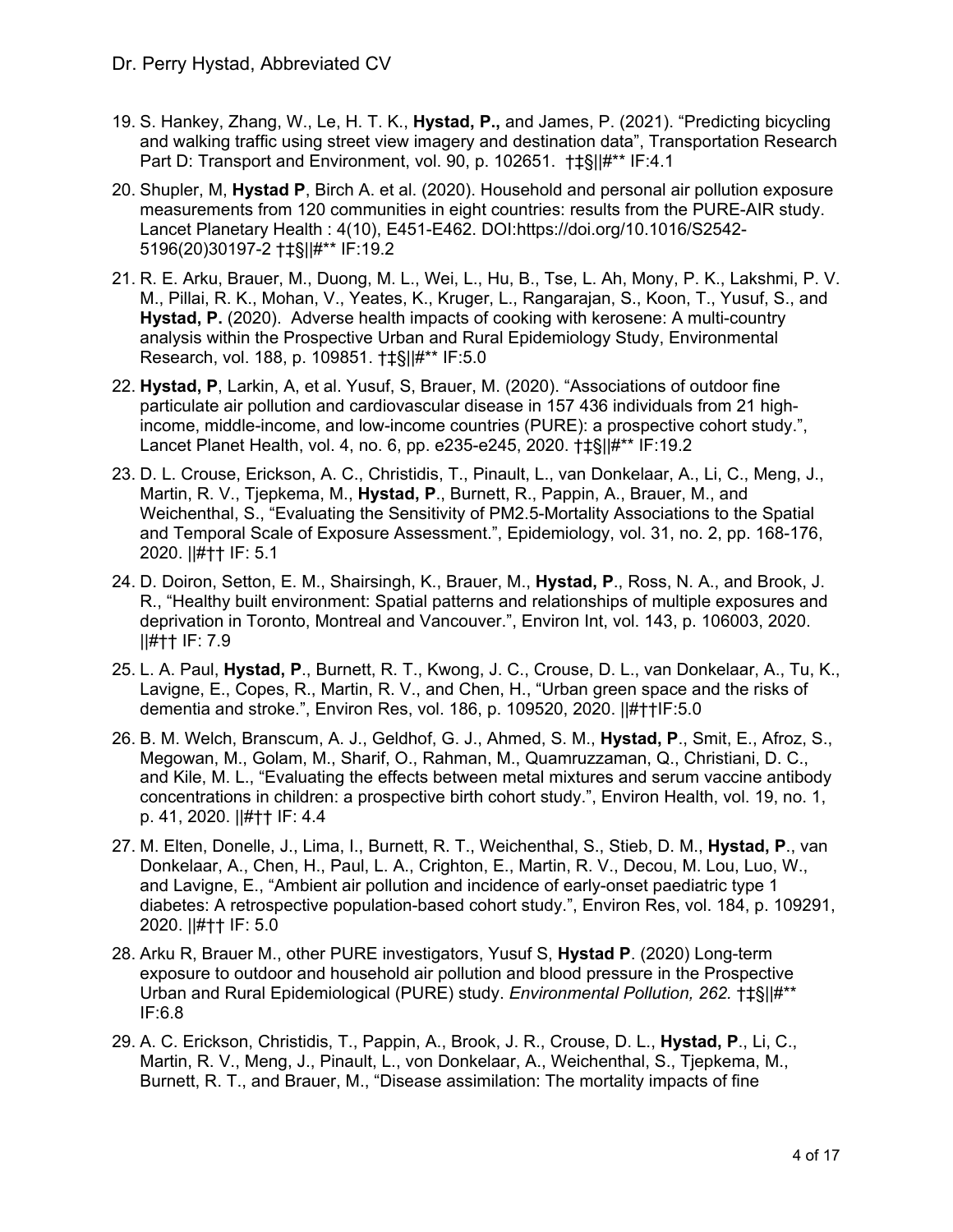particulate matter on immigrants to Canada.", Health Rep, vol. 31, no. 3, pp. 14-26, 2020. ||#†† IF: 2.7

- 30. C. Roper, Perez, A., Barrett, D., **Hystad, P**., Simonich, S. L. Massey, and Tanguay, R. L., "Workflow for Comparison of Chemical and Biological Metrics of Filter Collected PM.", Atmos Environ (1994), vol. 226, 2020. ||#†† IF: 4.0
- 31. **Hystad P**, Duong M, Brauer M, Larkin A, Arku R, Kurmi O, Fan W, Avezum A, Azam I, Chifamba J, Dans A, du Plessis J, Gupta R, Kumar R, Lanas F, Liu Z, Lu Y, Lopez-Jaramillo P, Mony P, Mohan V, Mohan D, Nair S, Puoane T, Rahman O, Lap A, Wang Y, Wei L, Yeates K, Rangarajan S, Teo K and Yusuf S (2019) Health Effects of Household Solid Fuel Use: Findings from 11 Countries within the Prospective Urban and Rural Epidemiology Study, *Environmental Health Perspectives*, 127:5, 057003https://doi.org/10.1289/EHP3915. †‡§||#\*\* IF:8.1
- 32. Shupler, M, **Hystad P**, Gustofson P et al. (2019). Household, community, sub-national and country-level predictors of primary cooking fuel switching in nine countries from the PURE study. *Environmental Research Letters*; 14; 085006. doi.org/10.1088/1748-9326/ab2d46 †‡§||#\*\* IF: 6.2
- 33. Jesus Serrano-Lomelin, Charlene C.Nielsen, M. Shazan Jabbar, Osnat Wine, Colin Bellinger, Paul Villeneuvee , Dave Stieb ,Nancy Aelicks, Khalid Aziz, Irena Buka, Sue Chandra, Susan Crawford, Paul Demers, Anders C.Erickson, **Hystad P**, Manoj Kumar, Erica Phipps, Prakesh S.Shahm, Alvaro R.Osornio-Vargas. Interdisciplinary-driven hypotheses on spatial associations of mixtures of industrial air pollutants with adverse birth outcomes. *Environment International*. 131 104972. doi.org/10.1016/j.envint.2019.104972 ||#†† IF: 7.9
- 34. Anders Erickson, Michael Braur, Tanya Christidis, Lauren Pinault, Daniel Crouse, Aaronvan Donkelaar, Scott Weichenthal, Amanda Pappin, Michael jepkema, Randall V.Martin, Jeffrey R. Brook, **Hystad P**, Richard T. Burnett. (2019) Evaluation of a method to indirectly adjust for unmeasured covariates in the association between fine particulate matter and mortality. *Environmental Research*. 175: 108-116. doi.org/10.1016/j.envres.2019.05.010 \*†||#†† IF: 5.0
- 35. Barrett M. Welch, Adam Branscum, Sharia M. Ahmed, **Perry Hystad**, Ellen Smit, Sakila A froz, Meghan Megowan, Mostofa Golam, Md Omar SharifIbne Hasan, Mohammad L. Rahman, Quazi Quamruzzaman, David C. Christiani, Molly L. Kile (2019) Arsenic exposure and serum antibody concentrations to diphtheria and tetanus toxoid in children at age 5: A prospective birth cohort in Bangladesh. *Environment International*: 127 810-818. doi.org/10.1016/j.envint.2019.04.015 \*†||#†† IF: 7.9
- 36. Pattanun Achakulwisut, Brauer, B, **Hystad P**., Susan C. Anenberg (2019). Global. National, and urban burdens of pediatric asthma incidence attributable to ambient NO2 pollution. *Lancet Planetary Health*. 3(4): e-166-e178. doi.org/10.1016/S2542-5196(19)30046-4 ||#†† IF: na
- 37. Sindana D Ilango, Hong Chen, **Hystad P**, Aaron van Donkelaar, Jeffrey C Kwong, Karen Tu, Randall V Martin8,Tarik Benmarhnia (2019) The role of cardiovascular disease in the relationship between air pollution and incident dementia: a population-based cohort study. *International Journal of Epidemiology;* 1-9. doi: 10.1093/ije/dyz154 \*†||#†† IF: 8.4
- 38. Howell N, Tu J, Moineddin R, Chen R, Chu A, **Hystad P**, Booth G. (2019). Interaction between neighborhood walkability and traffic-related air pollution on hypertension and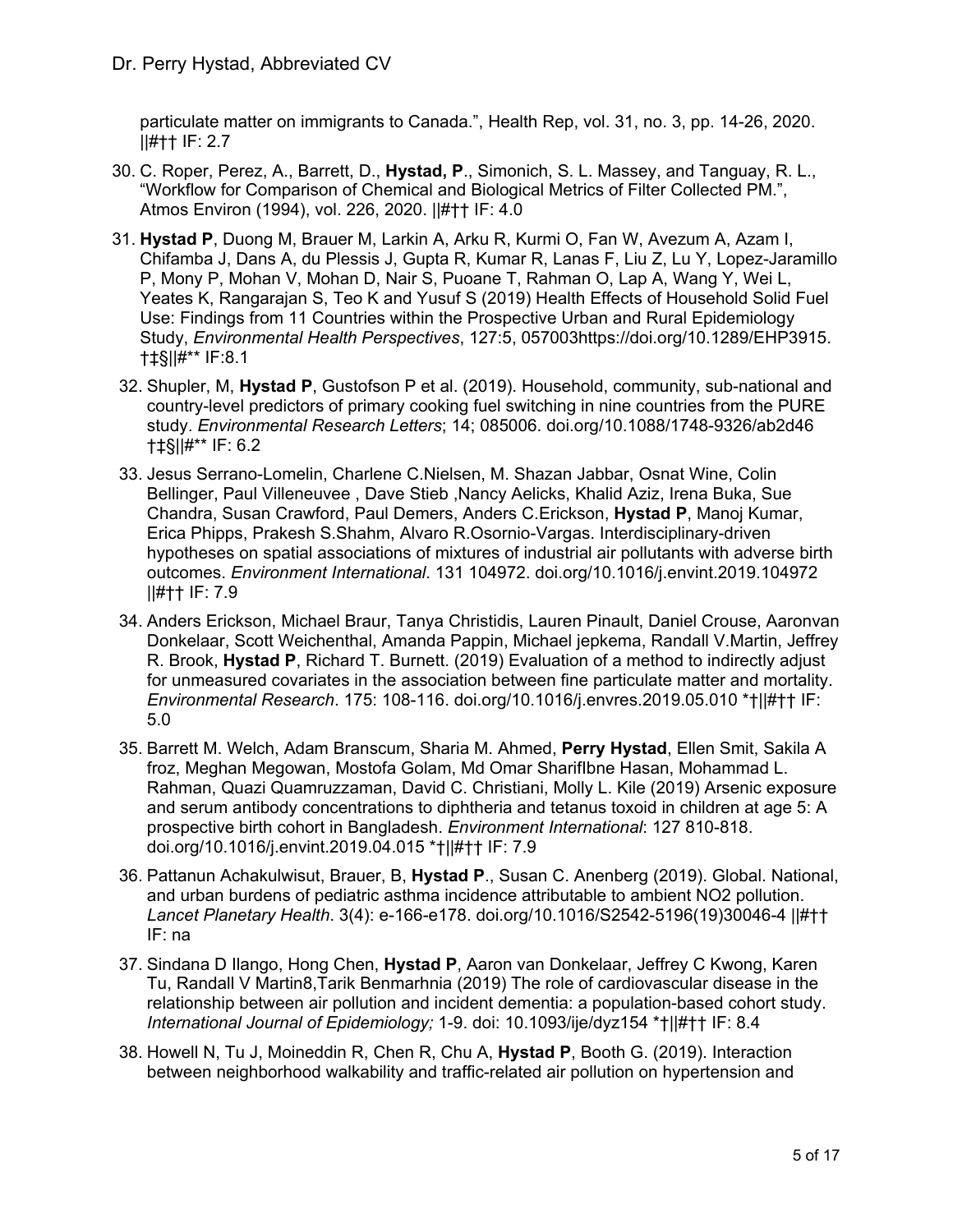diabetes: The CANHEART cohort. *Environment International*. doi.org/10.1016/j.envint.2019.04.070 \*†||#†† IF: 7.9

- 39. **Hystad P**, Payette Y, Noisel N, Boileau C. (2019) Green Space Associations with Mental Health and Cognitive Function: Results from the Quebec CARTaGENE Cohort. *Environmental Epidemiology*: 3(1): pe040 doi: 10.1097/EE9.0000000000000040 †‡§||#\*\* IF:na
- 40. Cusack L, Sbihi H, Chow A. et al. **Hystad P**. (2019) Residential Green Space and Pathways to Term Birth Weight in the Canadian Healthy Infant Longitudinal Development (CHILD) Study. *International Journal of Health Geographics.* 4;17(1):43. doi: 10.1186/s12942-018-0160-x †‡§||#\*\* IF: 3.4
- 41. Gogna P, Narain T, S'Sullina D, Villeneuve P, Demers P, **Hystad P**, Brenner D, Friedenreich C, King W and the ComParE Study Team (2019) Estimates of the current and future burden of lung cancer attributable to residential radon exposure in Canada. Preventive Medicine. 122: 100-108. doi.org/10.1016/j.ypmed.2019.04.005. \*†||#†† IF:3.4
- 42. Gogna P, Narain T, S'Sullina D, Villeneuve P, Demers P, **Hystad P**, Brenner D, Friedenreich C, King W and the ComParE Study Team (2019) Estimates of the current and future burden of lung cancer attributable to PM2.5 in Canada. Preventive Medicine. 122: 91-99. doi.org/10.1016/j.ypmed.2019.03.010\*†||#†† IF:3.4
- 43. Willis M, **Hystad P**. Hazardous Air Pollutants and Adverse Birth Outcomes in Portland, Oregon. Environmental Epidemiology (2019). *Environmental Epidemiology*; 3(1): pe034. doi: 10.1097/EE9.0000000000000034 †‡§||#\*\* IF:na
- 44. Ribeiro A, Downward G, Umbelino de Freitas C, Neta F, Cardoso M, Latorre M, **Hystad P**, Vermeulen R, Nardocci A. (2019) Incidence and mortality for respiratory cancer and trafficrelated air pollution in São Paulo, Brazil. *Environmental Research* 170: 243-251. doi.org/10.1016/j.envres.2018.12.034. \*†||#†† IF:5.0
- 45. Meng J, Martin R, van Donkelaar A, **Hystad P**, Brauer M. (2019). Estimated Long-Term (1981–2016) Concentrations of Ambient Fine Particulate Matter across North America from Chemical Transport Modeling, Satellite Remote Sensing, and Ground-Based Measurements. *Environ. Sci Technol*. 53(9): 5071-5079. doi.org/10.1021/acs.est.8b06875 \*†||#†† IF:7.1
- 46. Li Bai, Richard T.Burnett, Jeffrey C.Kwong, **Perry Hystad**, Aaronvan Donkelaar, Mark Goldberg, Eric Lavigne, Scott Weichenthal, Randall Martin, Ray Copes,Mark S.Goldberg, Alexander Kopp, Hong Chen. Exposure to ambient air pollution and the incidence of lung cancer and breast cancer in the Ontario Population Health and Environment Cohort (ONPHEC). *International Journal of Cancer*. doi.org/10.1002/ijc.32575 ||#†† IF: 7.4
- 47. Arku R, Birch A, Shupler M, Yusuf S, **Hystad P**, Brauer M. (2018). Characterizing exposure to household air pollution within the Prospective Urban Rural Epidemiology (PURE) study. *Environment International*. 114:307-317. doi: 10.1016/j.envint.2018.02.033 \*†||#†† IF:7.1
- 48. Dan L. Crouse, Adele Balram, **Perry Hystad**, Lauren Pinault, Matilda van den Bosch, Hong Chen, Daniel Rainham, Errol M. Thomson, Christopher H. Close, Aaron van Donkelaar, Randall V. Martin, Richard Ménard, Alain Robichaud, Paul J. Villeneuve. (2018) Associations between Living Near Water and Risk of Mortality among Urban Canadians. *Environmental Health Perspectives*. 126(7) doi.org/10.1289/EHP3397 ||#†† IF: 9.8
- 49. Saeha Shin, Richard T Burnett, Jeffrey C Kwong, **Perry Hystad**, Aaron van Donkelaar, Jeffrey R Brook, Ray Copes, Karen Tu, Mark S Goldberg, Paul J Villeneuve, Randall V Martin, Brian J Murray, Andrew S Wilton, Alexander Kopp, Hong Chen (2018) Effects of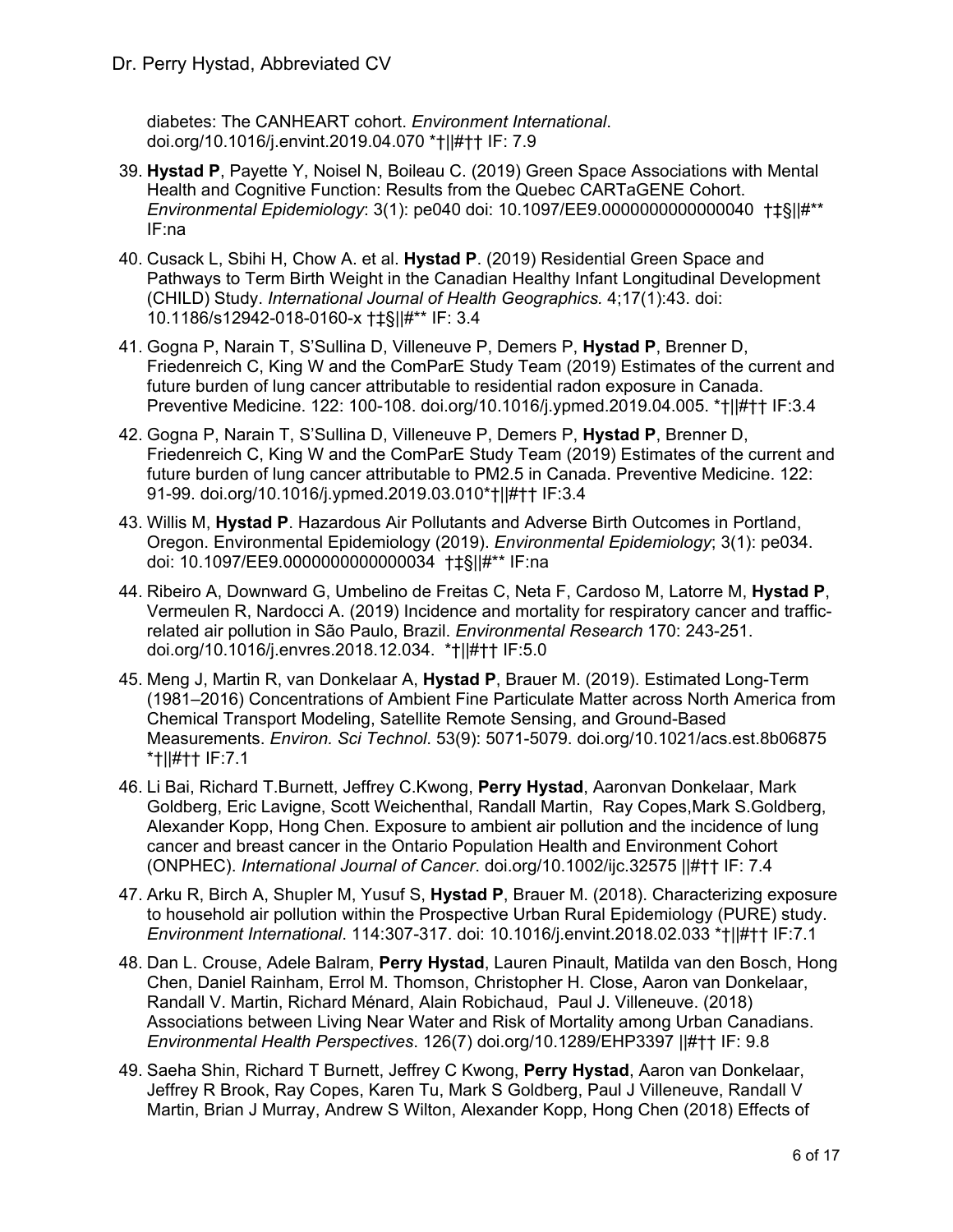ambient air pollution on incident Parkinson's disease in Ontario, 2001 to 2013: a population-based cohort study. *International Journal of Epidemiology. doi.org/10.1093/ije/dyy172* ||#†† IF: 8.4.

- 50. LiBai, Richard T.Burnett, Jeffrey C.Kwong, **Perry Hystad**, Aaronvan Donkelaar, Jeffrey R.Brook, KarenTu, RayCopes,Mark S.Goldberg, Randall V.Martin, Brian J.Murray, Alexander Kopp, Hong Chen. (2018) Long-term exposure to air pollution and the incidence of multiple sclerosis: A population-based cohort study. *Environmental Research*. 166:437- 443. doi.org/10.1016/j.envres.2018.06.003 ||#†† IF: 4.
- 51. Daniel L.; Weichenthal, Scott; Erickson, Anders<sup>b</sup>; van Donkelaar, Aaron; Martin, Randall V Charbonneau, Shannon **Hystad, Perry** Brook, Jeffrey R; Tjepkema, Michael, Christidis, Tanya; Ménard, Richard; Robichaud, Alain; Burnett, Richard T. (2018) Diabetes Status and Susceptibility to the Effects of PM2.5 Exposure on Cardiovascular Mortality in a National Canadian Cohort. *Epidemiology*. 29(6): 784-794. doi: 10.1097/EDE.0000000000000908 ||#†† IF: 4.9
- 52. Son Yeongkwon, Osornio-Vargas A, O'Neill M, **Hystad P**, Texcalac-Sangrador J, Ohman-Strichland P, Meng Q, Schwander S. (2018) Land use regression models to assess air pollution exposure in Mexico City using finer spatial and temporal input parameters. *Science of the Total Environment*. (639: 40-48. doi.org/10.1016/j.scitotenv.2018.05.144 ||#†† IF: 4.9
- 53. Darren R Brenner, Abbey E Poirier, Stephen D Walter, Will D King, Eduardo L Franco, Paul A Demers, Paul J Villeneuve, Yibing Ruan, Farah Khandwala, Xin Grevers, Robert Nuttall, Leah Smith, Prithwish De, Karena Volesky, Dylan O'Sullivan, **Perry Hystad**, Christine M Friedenreich (2018) Estimating the current and future cancer burden in Canada: methodological framework of the Canadian population attributable risk of cancer (ComPARe) study. *BMJ Open*. e022378. doi:10.1136/bmjopen-2018-022378 ||#†† IF: 2.4
- 54. Lavigne E, Belair M-A, Duque D, Do M, Stieb D, **Hystad P**, van Donkelaar A, Martin R, Crouse D, Crighton E, Chen H, Burnett R, Weighcenthal S, Villeneuve P, To T, Brook J, Johnson M, Cakmak S, Yasseen A, Walker M. (2018). Effect modification of perinatal exposure to air pollution and childhood asthma incidence. *European Respiratory Journal*. DOI: 10.1183/13993003.01884-2017 ||#†† IF:10.6
- 55. Arku R, Ezzati M, Baumgartner J, Fink G, Zhou B, **Hystad P**, Brauer M. (2018). Elevated blood pressure and household solid fuel use in premenopausal women: Analysis of 12 Demographic and Health Surveys (DHS) from 10 countries. *Environmental Research.* 160:499-505. https://doi.org/10.1016/j.envres.2017.10.026 \*||#†† IF:3.8
- 56. Welch B, Smit E, Cardenas A, **Hystad P**, Kile M. (2018) Trends in urinary arsenic among the U.S. population by drinking water source: Results from the National Health and Nutritional Examinations Survey 2003–2014. Environmental Research. 162: 8-17. https://doi.org/10.1016/j.envres.2017.12.012 \*||#†† IF:7.1
- 57. Ngo N, Asseko S, Ebanega M, Allo'o S, **Hystad P.** (2018) The relationship among PM2.5, traffic emissions, and socioeconomic status: Evidence from Gabon using low-cost, portable air quality monitors. Transportation Research Part D: Transport and Environment. https://doi.org/10.1016/j.trd.2018.01.029 \*†||#†† IF:2.3
- 58. Crouse D, Pinault L, Balram A, **Hystad P,** Peters P, Chen H, van Donkelaar A, Martin, R, Menard R, Robichaud A, Villeneuve P. Urban greenness and mortality in Canada's largest cities: a national cohort study. The Lancet Planetary Health. 1(7): e289-e297. https://doi.org/10.1016/S2542-5196(17)30118-3 ||#†† IF:na.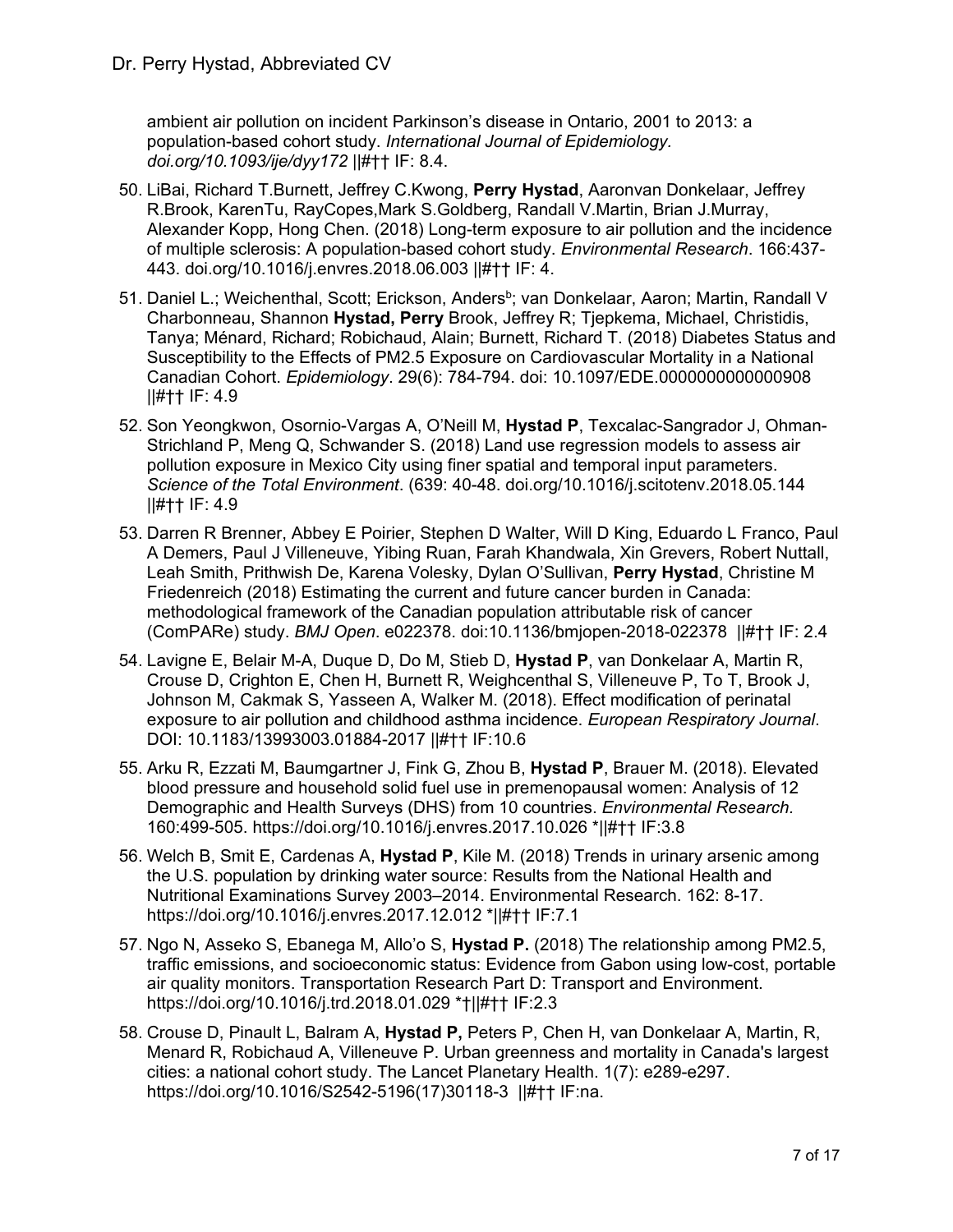- 59. Larkin A, **Hystad P**. (2017) Towards Personal Exposures: How Technology is Changing Air Pollution and Health Research. Current Environmental Health Reports. 4(4): 463-471. doi: 10.1007/s40572-017-0163-y. \*†‡§||#\*\* IF: na.
- 60. Pinault L, Weichenthal S, Crouse D, Brauer M, Erickson A, van Donkelaar A, Martin R, **Hystad P**, Chen H, Fines P, Brook J, Tjepkema M, Burnett R. (2017) Associations between fine particulate matter and mortality in the 2001 Canadian Census Health and Environment Cohort. *Environment International*. 159: 406-415. https://doi.org/10.1016/j.envres.2017.08.037 ||#†† IF:7.1
- 61. Larkin A, **Hystad P**. (2017) Evaluating Street View Exposure Measures of Visible Green Space for Health Research. *Journal of Exposure Science and Environmental Epidemiology.* doi:10.1038/s41370-018-0017-1 \*†‡§||#\*\* IF: 2.9
- 62. Chen H, Kwong J, Copes R, **Hystad P**, van Donkellar A, Tu K, Brook R, Goldberg M, Martin R, Murray B, Wilton A, Kopp A, Burnett R. (2017) Exposure to ambient air pollution and the incidence of dementia: A population-based cohort study. Environment International. 108: 271-277. https://doi.org/10.1016/j.envint.2017.08.020 ||#†† IF:7.1
- 63. Cusack L, Larkin A, Carozza S, **Hystad P**. (2017) Associations between Multiple Green Space Measures and Birth Weight Across Two US Cities. *Health and Place*. 47; 36-43. https://doi.org/10.1016/j.healthplace.2017.07.002 \*†‡§||#\*\* IF:2.4
- 64. Larkin A, van Donkellaar A, Martin R, Xiao Q, Liu Y, Marshall J, Brauer M, **Hystad P.**  (2017) Development of a Global Land Use Regression Model for Nitrogen Dioxide Air Pollution. *Env. Sci & Tech*. 51 (12): 6957-6964 DOI: 10.1021/acs.est.7b01148 \*†‡§||#\*\* IF:5.3
- 65. Lavigne E., Belair Marc-Andre, Stieb D, **Hystad P**. van Donkelaar A., Martin R, Crouse D, Crighton E, Chen H, Brook J, Walker M (2017). Maternal exposure to ambient air pollution and risk of early childhood cancers: a population-based study in Ontario, Canada. *Environment International* 100: 139-147. http://dx.doi.org/10.1016/j.envint.2017.01.004. ||#†† IF:5.6
- 66. Tonne C, Basagana X, Chaix B, Huynen M, **Hystad P**, Nawrot T, Slama R, Vermeulen R, Weuve J, Nieuwenhuijsen M. (2017) New frontiers for environmental epidemiology in a changing world. 104: 155-162. https://doi.org/10.1016/j.envint.2017.04.003 ||#†† IF:7.1
- 67. Villeneuve P, Lam S, Stieb D, Crouse D, Tjepkema M, Panault L, Osornia-Vargas A, Zaiane O, **Hystad P,** Jerrett M, Beckerman B, van Donkelaar A, Martin R. (2017) Associations Between Residential Greenness and Adverse Birth Outcomes: A National Study of Canadian Women. Journal of Transport & Health. 5s14. https://doi.org/10.1016/j.jth.2017.05.293 ||#†† IF:1.7
- 68. Markevych I, Schoierer J, Hartig T, Chudnovsky A, **Hystad P**, Dzhambov A, de Vries S, Triguero Mas M, Brauer M, Nieuwenhuijsen M, Lupp G, Richardson E, Astell-Burt T, Dimitrova D, Feng X, Sadeh, M, Standl M, Heinrich J, Fuertes E. (2017). Exploring pathways linking greenspace to health: Theoretical and methodological guidance. *Environmental Research*. 158: 301-317 doi: 10.1016/j.envres.2017.06.028 ||#†† IF:7.1
- 69. John D, Winfield T, Etuk L, **Hystad P,** Langellotto G, Manore M, Gunter K. (2017). Community-Engaged Attribute Mapping: Exploring Resources and Readiness to Change the Rural Context for Obesity Prevention. *Progress in Community Health Partnerships*. 11(2): 183-196. DOI: 10.1353/cpr.2017.0023 †† IF:na
- 70. Chen H, Kwong J, Copes R, Tu K, Villeneuve P, van Donkelaar A, **Hystad P**, Martin, R., Murray, B., Jessiman, B, Wilton, A., Burnett R. (2016) Living near major roads and the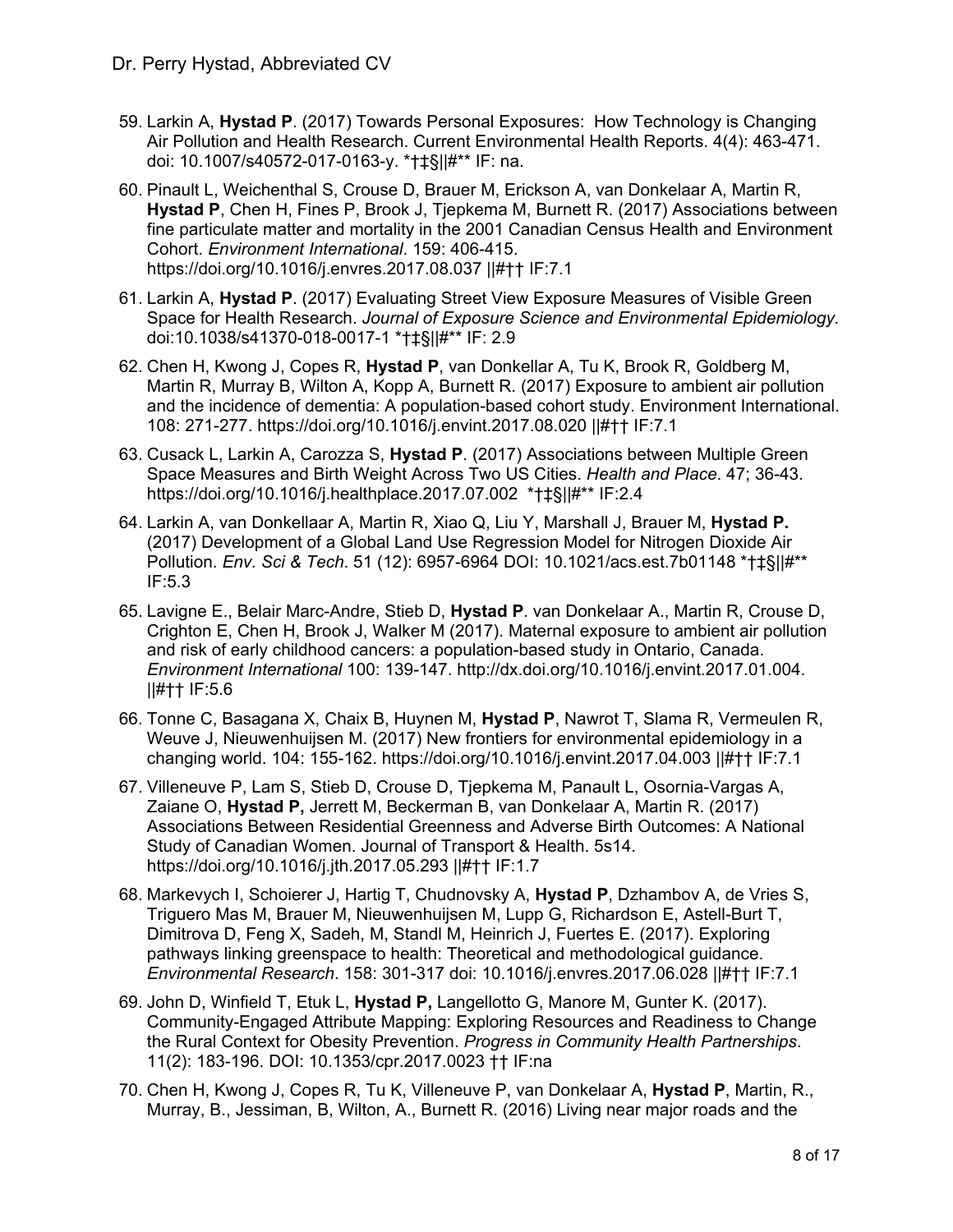incidence of dementia, Parkinson's disease and multiple sclerosis: a population-based cohort study. *Lancet*. 389 (10070) DOI: http://dx.doi.org/10.1016/S0140-6736(16)32399-6 ||#†† IF:45.2

- 71. Cusack L, Larkin A, Carozza S, **Hystad, P**. (2016). Associations between residential greenness and birth outcomes across Texas. Environmental Research. 152: 88-95. doi: 10.1016/j.envres.2016.10.003 \*†‡§||#\*\* IF:3.1
- 72. Larkin, A., van Donkelaar, A., Geddes, J., Martin, R., **Hystad, P** (2016). Characteristics of Urban Expansion and Associated Air Pollution Changes in East Asia from 2000 to 2010. *Env. Sci. & Technology* 6; 50(17):9142-9. doi: 10.1021/acs.est.6b02549 \*†‡§||#\*\* IF:5.3
- 73. John D, Gunter K, **Hystad P**, Langellotte G, Manore M. (2016). Generating Rural Options for Weight Healthy Kids and Communities – Outcomes and Impacts. Nutrition Education and Behaviour. 48(7). http://dx.doi.org/10.1016/j.jneb.2016.04.355 ||#†† IF:1.8
- 74. Lavigne E., Yasseen A, Stieb D, **Hystad P**, van Donkellar A, Martin R, Brook J, Course D, Burnett R, Chen H, Weichenthal S, Johnson M, Villeneuve P, Walker M. (2016). Ambient air pollution and adverse birth outcomes: Differences by maternal comorbidities. Environmental Research 148: 457-466. http://dx.doi.org/10.1016/j.envres.2016.04.026 ||#†† IF:3.1
- 75. Peters C, Demers P, Kalia S, **Hystad P**, Villeneuve P, Nicol Anne-Marie, Kreiger N, Koehoorn M. (2016). Occupational exposure to solar ultraviolet radiation and the risk of prostate cancer. Occ & Env Medicine 73 (11). http://dx.doi.org/10.1136/oemed-2016- 103567 \*||#†† IF:2.1
- 76. Ashley-Martin, J, Lavigne E, Arbuckle T, Johnson M, **Hystad P**, Course D, Marshall J, Dodds L. (2016) Air pollution during pregnancy and cord blood immune system biomarkers. *J Occup Environ Med. 2016 Oct;58(10):979-986.* ||#†† IF: 2.1
- 77. Stieb D, Chen L, **Hystad P**, Beckerman B, Jerrett M, Tjepkema M, Crouse D, Omariba W, Peters P, van Donkelaar A, Martin R, Burnett R, Liu S, Smith-Doiron M, Dugandzic R. (2016) A national study of the association between traffic-related air pollution and adverse pregnancy outcomes in Canada, 1999-2008. *Environmental Research*. ER-15-1699R1. ||#†† IF: 4.4
- 78. Lavigne, E., Ashley-Martin, J., Dodds, L., Arbuckle ,TE, **Hystad, P.**, Johnson, M., Crouse, DL, et al. (2016) Air pollution exposure during pregnancy and fetal markers of metabolic function: The MIREC Study. *American Journal of Epidemiology*. 183 (7). *doi: 10.1093/aje/kwv256* ||#†† IF:5.2
- 79. Crouse, D. Peters, PA., **Hystad, P**., Brook, J., van Donkellar, A., Martin, V., Villeneuve, P., Jerrett, M., Goldberg, M., Pope III, A., Brauer, M., Brook, R., Robichaud, A., Menard, R., Burnett, R. (2016) Associations between ambient PM2.5, O3, and NO2 and mortality in the Canadian Census Health and Environment Cohort (CanCHEC) over a 16-year follow-up. *Environmental Health Perspectives*. 123(11). DOI:10.1289/ehp.1409276 ||#†† IF:8.0
- 80. King WD, Friedenreich CM, Brenner DR, De P, Demers PA, **Hystad P**, Nutall R, Villeneuve PJ, Walter SD. (2015). The contribution of lifestyle, environment, genetics and chance to cancer risk in individuals and populations. *Prev Med*; 76:132-4. doi: 10.1016/j.ypmed.2015.03.030. ||#†† IF:3.1
- 81. Winters N, Goldberg M, **Hystad P**, Villeneuve P, Johnson K. (2015). Exposure to Ambient Air Pollution in Canada and the Risk of Adult Leukemia. *Science of the Total Environment*. 74:240-8. doi: 10.1016/j.envint.2014.09.004. \*†||#†† IF:4.1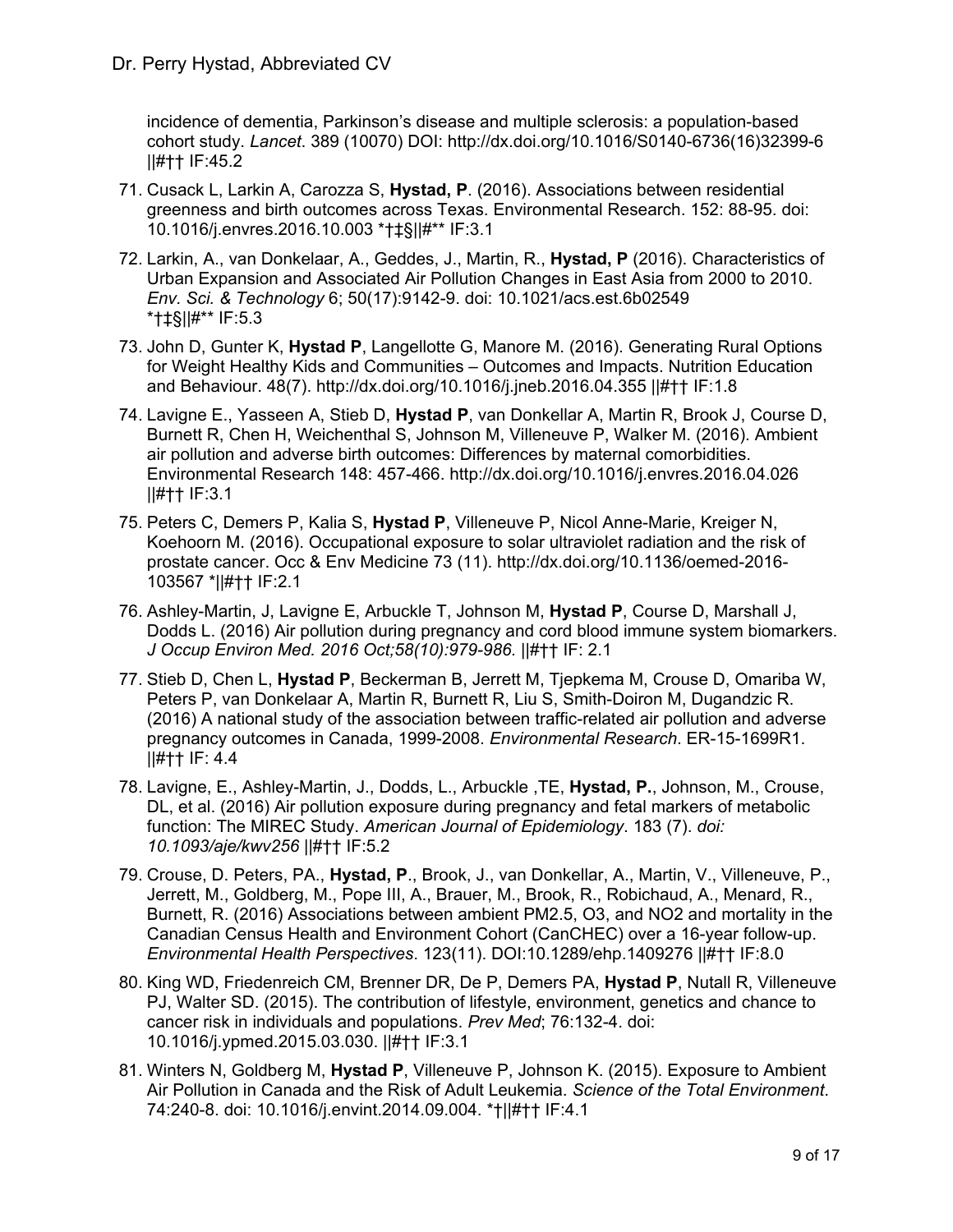- 82. **Hystad P**, Villeneuve PJ, Goldberg MS, Crouse DL, Johnson K, and the Canadian Cancer Registries Epidemiology Research Group. (2014). Exposure to traffic-related air pollution and the risk of developing breast cancer among women in eight Canadian provinces: a case-control study. *Environment International*;74:240-8. doi: 10.1016/j.envint.2014.09.004. †‡§||#\*\* IF:5.6
- 83. **Hystad, P**, Davies, H, Frank L, Gehring U, Tamburic L, Brauer M. (2014). Residential Greenness and Birth Outcomes: Distinguishing Effects from Spatially Correlated Built Environment Factors. *Environmental Health Perspectives*. 122(10): 1095-1102 doi:10.1289/ehp.1308049 †‡§||#\*\* IF:8.0
- 84. Brauer, M., **Hystad, P**. (2014). Invited Commentary: Cities and Health…let me count the ways. *Epidemiology.* 25(4):526-7. doi: 10.1097/EDE.0000000000000110. †‡§||#\*\* IF:6.2
- 85. **Hystad, P.,** Demers, P., Johnson, K., Brauer, M., Setton, E., Cervantes, A., Poplawski, K., McFarlane A., Whitehead, A., Nicole, A.M. (2014). Geographic Variation in Radon and Associated Lung Cancer Risk in Canada: A Population-Based Case-Control Study. *Canadian Journal of Public Health.* 105 (1). PMID: 24735695 †‡§||#\*\* IF:1.6
- 86. Henderson, S., Rauch, S., **Hystad, P.**, Kosatsky, T. (2014). Differences in lung cancer mortality trends from 1980-2011 by radon risk areas in British Columbia, Canada. *Health Physics*. 106 (5)L 608-13. PMID: 24670910 ||#†† IF:1.3
- 87. **Hystad, P.,** Carpiano, R., Demers, P., Brauer, M. (2013) Neighborhood Socioeconomic Status and Personal Lung Cancer Risk: Evaluating Long-Term Exposure Measures and Mediating Mechanisms. *Social Science and Medicine*. 97: 95-103. PMID: 24161094 †‡§||#\*\* IF:2.7
- 88. Brauer, M., Reynolds, C., **Hystad, P.** (2013) Traffic-Related Air Pollution and Health in Canada. *Canadian Medical Association Journal.* 185(18): 1557-1558. doi: 10.1503/cmaj.121568 ||#†† IF:6.0
- 89. **Hystad, P.**, Demers, P., Johnson, K., Brauer, M. (2013). Long-Term Residential Exposure to Air Pollution and Lung Cancer Risk. *Epidemiology.* 24(5): 762-772. PMID: 23676262 †‡§||#\*\* IF:6.2
- 90. Setton, E., **Hystad, P.**, Poplawski, K., Cervantes, A., Cheasley, R., Nicol, A.M., Demers, P., (2013). Risk-based indicators of Canadians' exposures to environmental carcinogens. *Environmental Health.* 12:15. doi:10.1186/1476-069X-12-15 ||#†† IF:2.7
- 91. **Hystad, P.**, Demers, P., Johnson, K.C., Brook, J., van Donkelaar, A., Lamsal., L., Martin, R., Brauer, M. (2012). Spatiotemporal air pollution exposure assessment for a Canadian population-based lung cancer case-control study. *Environmental Health*. 11:22. doi:10.1186/1476-069X-11-22 (*Highly accessed)* †‡§||#\*\* IF:2.7
- 92. **Hystad, P.,** Setton, E., Cervantes, A., Poplawski, K., Deschenes, S., Brauer, M., Martin, R., van Donkelarr, A., Lamsal, L., Jerrett, M., Demers, P. (2011). Creating National Air Pollution Models for Population Exposure Surveillance in Canada. *Environmental Health Perspectives*. 119:1123-1129. PMC3237350 †‡§||#\*\* IF:8.0
- 93. Setton, E., Marchall, J., Brauer, M., Lundquist, K., **Hystad, P**., Keller, P., Cloutier-Fisher, D. (2011). The impact of daily mobility on exposure to traffic-related air pollution and health estimates. *Journal of Exposure Assessment and Environmental Epidemiology*. 21(1):42-8. PMID: 20588325 ||#†† IF:3.2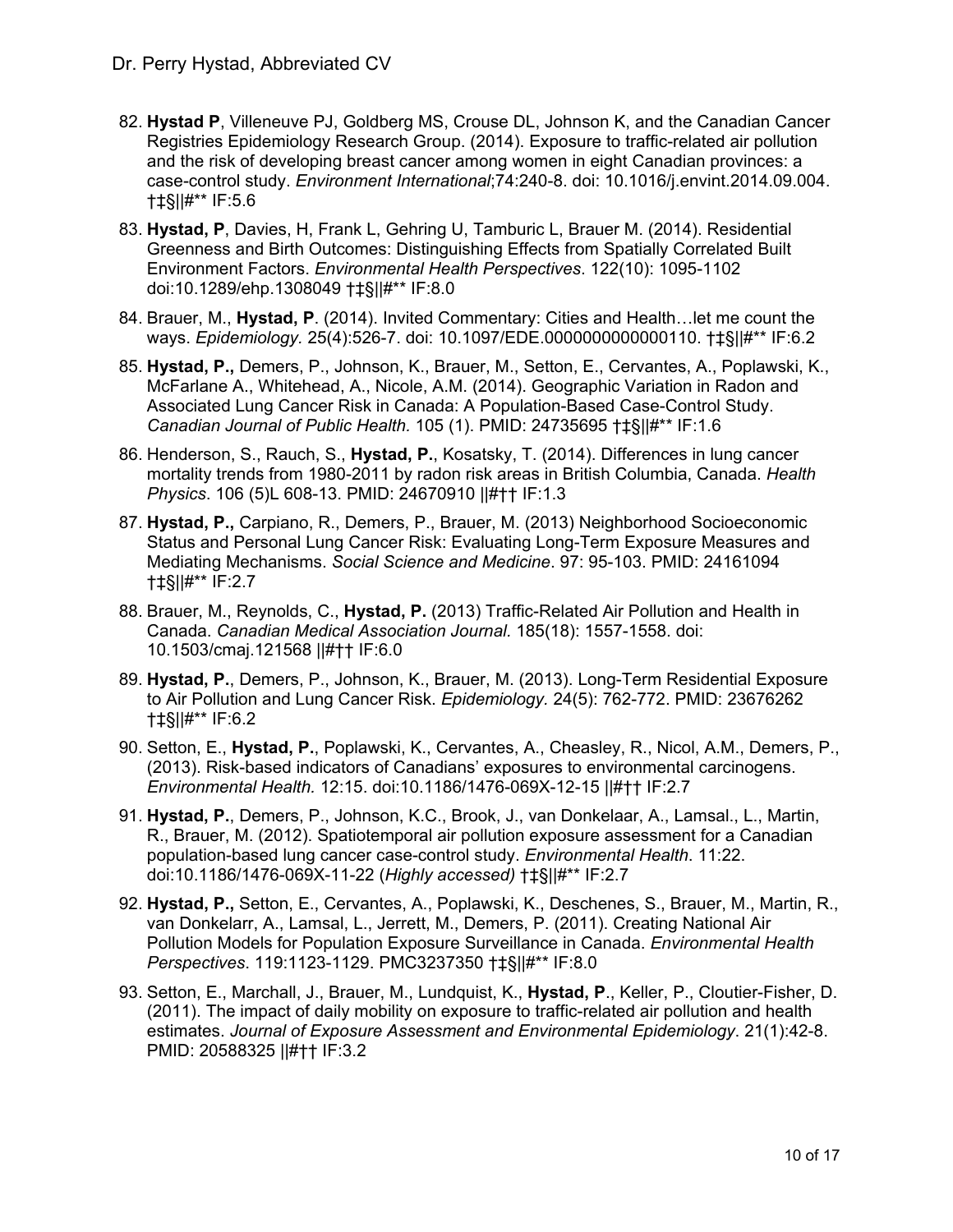- 94. Carpiano, R., **Hystad, P.** (2011). "Sense of Community Belonging" in Health Surveys: What Social Capital is it Measuring? *Health and Place*. 17(2), 606-617. PMID: 21296607 ||#†† IF:2.4
- 95. **Hystad, P**., Carpiano, R. (2010). Sense of Community Belonging and Health Behavior Change in Canada. *Journal of Epidemiology and Community Health*. 66(3), 277-283. PMID: 20947874 †‡§||#\*\* IF:3.2
- 96. **Hystad, P**., Fuller, D., Hobin, E., Shareck, M. *(Joint Authorship)* (2010). Challenges to Interdisciplinary Training for Junior Space, Place and Health Researchers. *Critical Public Health.* 22(1), 1-7. DOI: 10.1080/09581596.2010.520010 †‡§||#\*\* IF:1.7
- 97. Clark, N., Allen, R., **Hystad, P.**, Wallace, L., Dell, S., Foty, R., Dabek-Zlotorzynska, Evans, G., Wheeler, A. (2010). Exploring Variation and Predictors of Residential Fine Particulate Matter Infiltration. *Environmental Research and Public Health*. 7, 3211-3224. PMID: 20948956 ||#†† IF:2.1
- 98. Setton, E., Keller, P., Cloutier-Fisher D., **Hystad, P**. (2010). Gender differences in chronic exposure to traffic-related air pollution – a simulation study of working females and males. *Professional Geographer*. 62(1): 66-83. doi: 0.1080/00330120903404728 ||#†† IF:1.3
- 99. Poplawski, K., Gould, T., Setton, E., Allen, R., Su, J., Larson, T., Henerson S., Brauer, M., **Hystad, P**., Lightowlers, C., Keller, P., Cohen, M., Silva, C., Buzzelli, M. (2009). Intercity Transferability of Land Use Regression Models for Estimating Ambient Concentrations of Nitrogen Dioxide. *Journal of Exposure Science and Environmental Epidemiology*. 19(1):107-17. PMID:18398445 ||#†† IF:3.2
- 100. **Hystad, P**., Setton, E., Allen, R., Keller, P., Brauer, M. (2008). Modeling Residential Fine Particulate Matter Infiltration for Exposure Assessment. *Journal of Exposure Science and Environmental Epidemiology*. 19: 570-579. PMID: 18716606 †‡§||#\*\* IF:3.2
- 101. Setton, E., Keller, C.P., Cloutier-Fisher D., **Hystad, P**. (2008). Spatial variations in estimated chronic exposure to traffic-related air pollution in working populations - A simulation. *International Journal of Health Geographics,* 7(39): 1-17. PMID: 18638398 ||#†† IF:2.4
- 102. **Hystad, P.**, and Keller, P. (2008). Towards a Framework for Tourism Disaster Management: Long-Term Lessons from a Forest Fire Disaster. *Tourism Management*. 29: 151-162. ISSN 0261-5177 †‡§||#\*\* IF:2.6
- 103. **Hystad, P**., and Keller, P. (2006). Experience of a Tourism Industry Impacted by a Forest Fire Disaster. *Hospitality and Tourism Management,* 13(1): 44-58. †‡§||#\*\* IF:1.12
- 104. Setton, E., **Hystad, P**., Keller, P. (2005). Opportunities for Using Spatial Property Assessment Data in Air Pollution Exposure Assessments. *International Journal of Health Geographics.* 4(26): 1-8. doi:10.1186/1476-072X-4-26 ||#†† IF:2.4

## **Book Chapters**

- 1. Deschenes, A., Setton, E., **Hystad, P.,** Demers, P.A., Keller, P.C. (2011). Predicting Lead in Surface Soils - Exploring an Alternative to Complex Models. Progress in Environmental science, issue Progress on Heavy Metals in the Environment. ||#††
- 2. Setton, E., Allen, R., **Hystad, P**., Keller, P. (2010). Chapter 3: Outdoor Air Pollution and Health – A Review of the Contributions of Geotechnologies to Exposure Assessment. *Geospatial Analysis of Environmental Health.* ||#††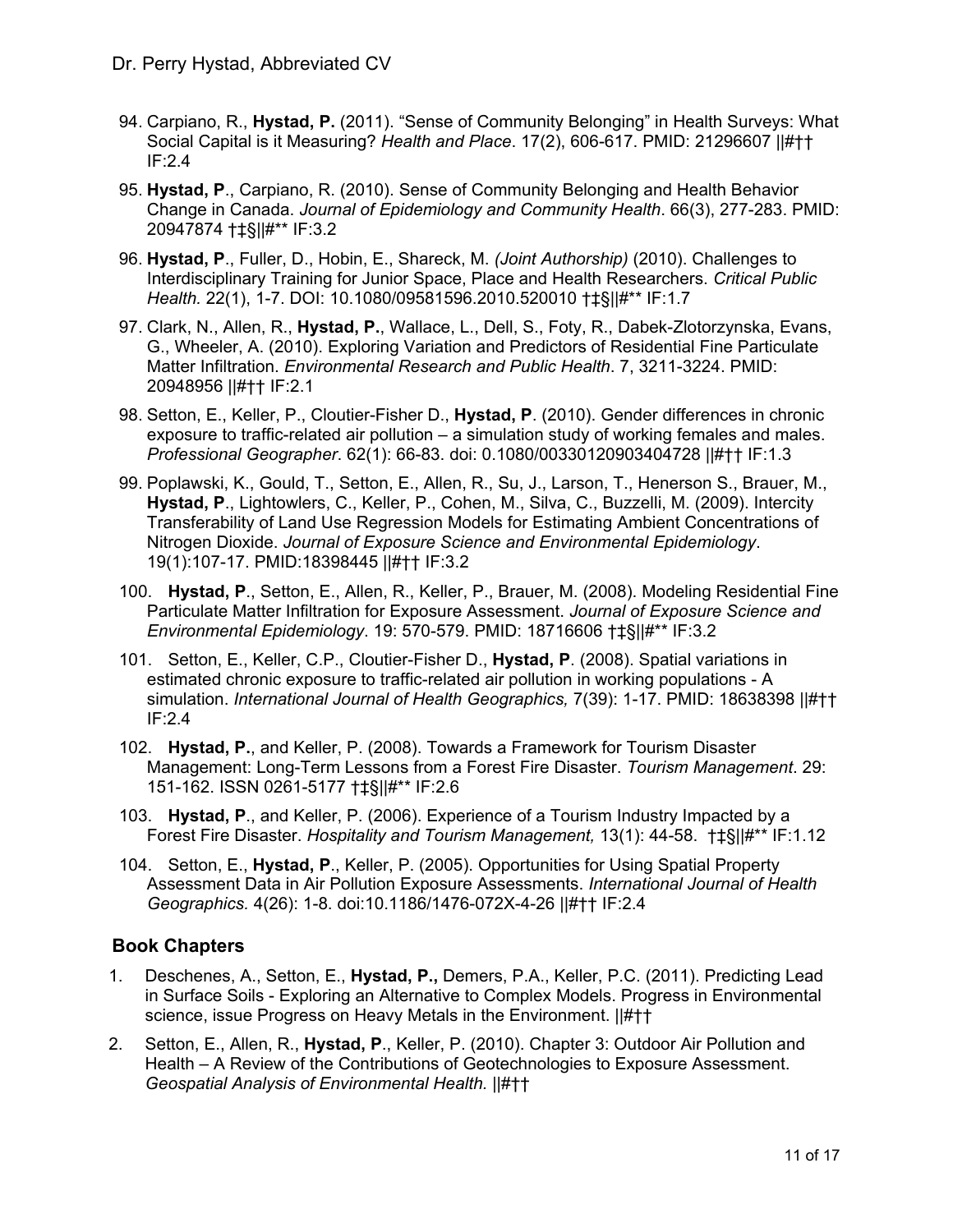3. Foster, L. and Keller, P. (Contributions by **Hystad, P**). (2008). The British Columbia Atlas of Wellness. Canadian Western Geographical Series. 42. ||#††

### **Submitted Grants**

- 1. Climate Change and Health linkages: Advancing participatory novel geospatial visualization & environments to address health risk and resilience in Sub-Saharan Africa. Canada New Frontiers in Research Fund - Transformation Grant. Co-Principal Investigator. \$15,000,000. 09/01/2022-09/01/2028
- 2. PURE-Climate: Identifying and Building Resilience to Climate Change as a Modifiable Risk Factor for Chronic Disease. National Institutes of Environmental Health Sciences (NIEHS) RO1. Principal Investigator. \$3,800,000. 09/01/2022-09/01/2027

#### **Current Grant Support**

- 1. The Oregon State University Center for Advancing Science, Practice, Programming and Policy in Research Translation for Children's Environmental Center (ASP3IRE Center). National Institutes of Environmental Health Sciences (NIEHS) P2C. \$3,665,495. Principal Investigator (Development Core). 12/01/2021 – 12/01/2026.
- 2. Use of Google timeline data to assess outdoor physical activity, green space exposure, and their impact on mental health during the COVID-19 stay-at-home orders. Office of Behavioral and Social Science Research OBSSR (Supplement). \$180,000. Principal Investigator. 01/01/2021-12/31/2022
- 3. Evaluating and Applying Google Location Data for Built Environment and Physical Activity Research. *National Institute on Environmental Health Sciences*. \$410,000. Principal Investigator. 01/07/2020 – 31/06/2022.
- 4. Built Environment Assessment through Computer visiON (BEACON): Applying Deep Learning to Street-Level and Satellite Images to Estimate Built Environment Effects on Cardiovascular Health. *National Health, Lung, and Blood Institute.* \$2,500,000. Co-Investigator. 01/08/2020 – 31/08/2025.
- 5. Integrating Satellites, Ground Monitoring, and Modeling to Estimate Long-Term NO2 Exposures and Associated Pediatric Asthma Impacts. Health Effects Institute. \$200,000. Co-Investigator. 01/02/2020 – 01/31/2022.
- 6. Deep Learning of Street View Imagery to Assess Urban Green Space Relationships with Mental Health: A Twin Study *National Institute on Environmental Health Sciences*. \$407,000. Principal Investigator. 09/13/2019 – 08/31/2021.
- 7. Impact of Vehicle Emission Regulations on Traffic-Related Air Pollution Exposures and Infant Health. *Health Effects Institute. \$1,200,000.* Principal Investigator. 04/01/2020- 03/31/2023

## **Past Grant Support**

- 1. Long-term Outdoor Air Pollution and Cause-Specific Mortality in a Pooled Analysis of 23 Asian Cohorts. *Health Effects Institute.* \$900,000. Co-Investigator. PI: Dr. Roel Vermeulen. 06/2018-12/2020.
- 2. Assessing Health Effects of Long-term Exposure to Low Levels of Ambient Air Pollution. *Health Effects Institute.* \$1,707,314. Co-Investigator. PI: Dr. Michael Brauer. 2016-2020.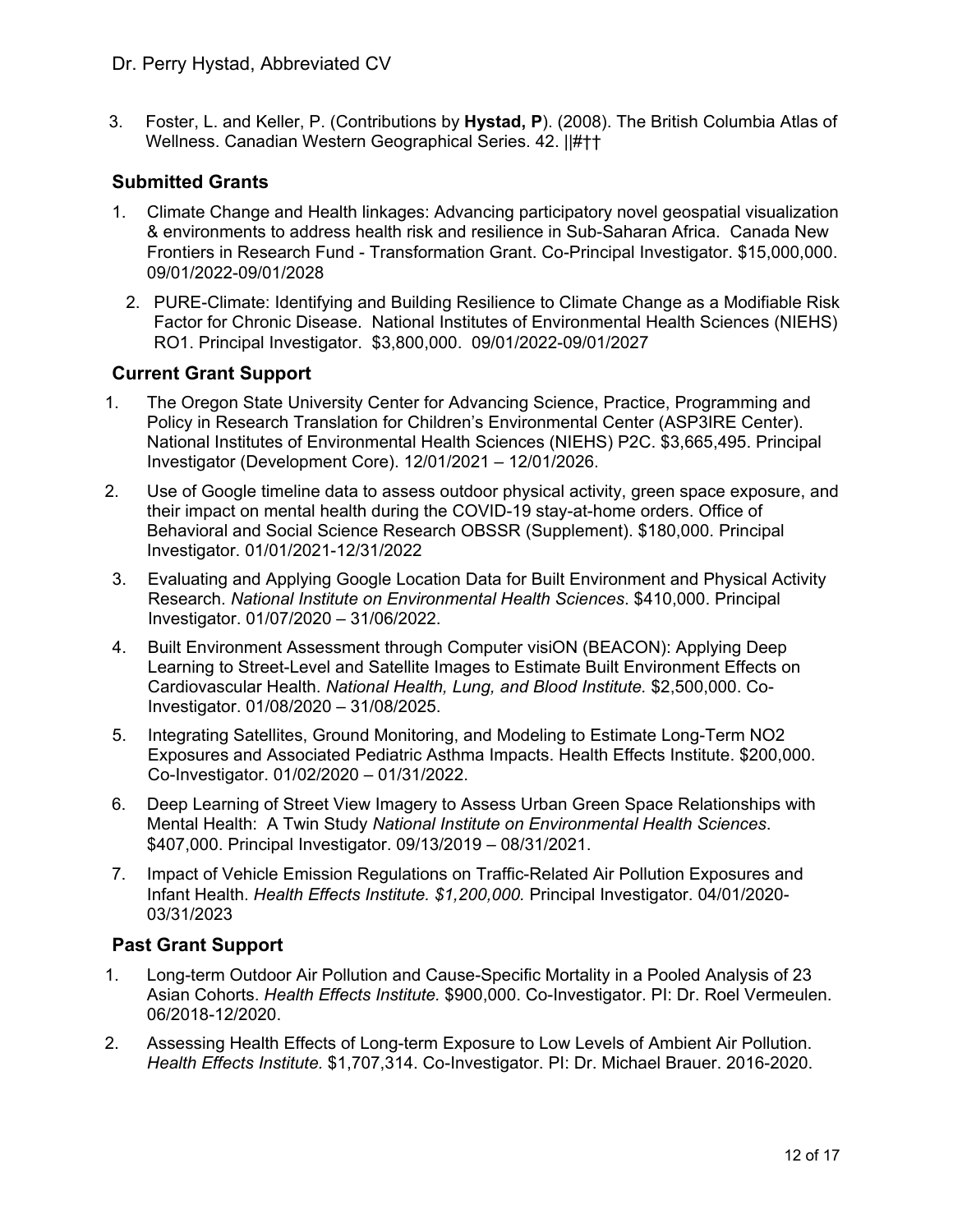- 3. PURE-Air: A Global Assessment of Outdoor Air Pollution and Cardiopulmonary Disease. NIH Director's Early Independence Awards (DP5). \$1,669,859. Principal Investigator. 30/09/2014-30/08/2020.
- 4. Air Pollution and Health in the Prospective Urban and Rural Epidemiological Study. Canadian Institute for Health Research (CIHR). \$753,674. Co-Investigator. PI: Dr. Michael Brauer. 07/2014-06/2018
- 5. Air Pollution Exposure Assessment for the Asian Cohort Consortium. National Cancer Institute. \$25,000. Principal Investigator. 2016-2017.
- 6. Applications of GIS to County Public Health Activities. Clackamas County. \$25,000. Principal Investigator. 2017.
- 7. Determining the Population Attributable Risk of the Major Modifiable Cancer Risk Factor in Canada*. Canadian Cancer Society Research Institute.* \$789,804. Co-Investigator. PI: Dr. Friedenreich. 30/10/2014-30/09/2017.
- 8. Development of hybrid models to predict spatially and temporally resolved air pollution concentrations at local and national scales. Clean Air Regulatory Agency. \$110,000. Collaborator. PI: Dr. Johnson. 04/01/2014-07/31/2016.
- 9. GROW healthy kids and communities. *USDA Agriculture and Food Research Initiative: Childhood Obesity Prevention NIRA: 2010-04614.* \$4,870,000. Co-Investigator. PI: Dr. John and Dr. Gunter. 2/1/2011-1/31/2016.
- 10. Spatial data mining: Exploring co-location of adverse birth outcomes and environmental variables. *National Sciences and Engineering Research Council of Canada*. \$585,047. Co-Investigator. PI: Dr. Osornio Vargas. 2013 – 2016
- 11. CAREX Canada. Surveillance of occupational and environmental carcinogens. *Canadian Partnership Against Cancer*. \$1,600,000. Collaborator. PI: Dr. Paul Demers and Dr. Anne-Marie Nicol. 2006 - 2014
- 12. Breast and prostate cancer and exposure to fine particulate matter and nitrogen dioxide air pollution: A Canadian population-based case-control study. *Environmental Canada Clean Air Regulatory Agenda.* \$60,000. Co-Investigator, PI: Dr. Paul Villeneuve. 2012 - 2013
- 13. Preventing cancers caused by modifiable environmental risks, *Beatrice Hunter Cancer Research Institute*. \$40,000. Co-Investigator, PI: Dr. Trevor Dummer. 2012.
- 14. Translating environmental exposure estimates for cancer policy and prevention, *Canadian Institutes for Health Research Knowledge Translations Supplement*. \$98,000. Co-Investigator, PI: Dr. Anne-Marie Nicol. 2011.
- 15. Developing environmental health indicators for First Nations in Canada, *Canadian Institutes for Health Research Synthesis Grant*. \$90,000. Co-Investigator, PI: Dr. Peter Keller. 2010.

# **D. SERVICE**

#### **Service to the Profession**

#### *Invited National/International Presentations*

 Prioritizing Geospatial Needs in Environmental Epidemiology: Better Data, Models, and Methods. National Cancer Institute (NCI) Geographic Working Group. April 14<sup>th</sup> 2022.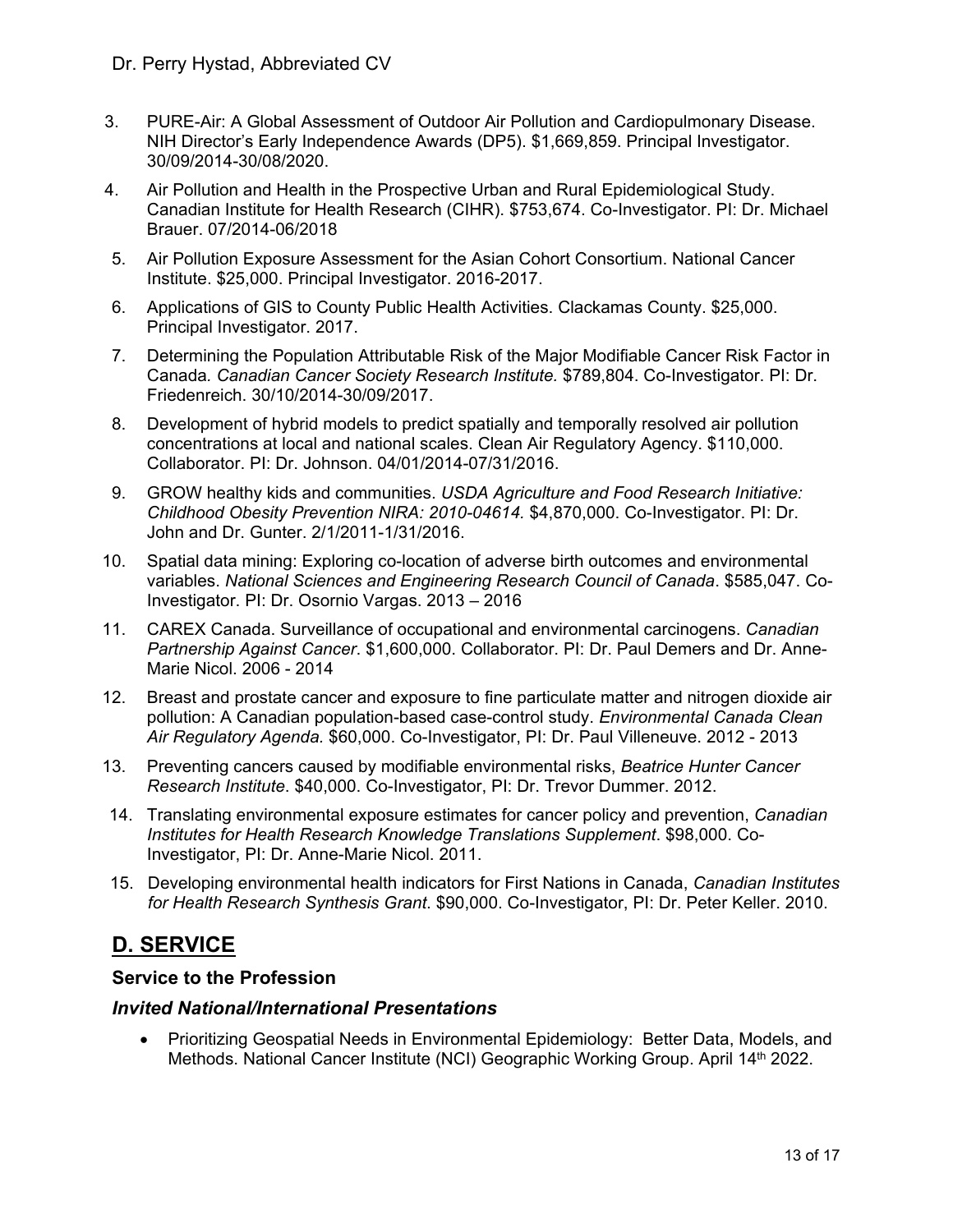- Human Health Impacts of Climate Change. OPHA Conference Oct 2021, Invited Presenter and Closing Panelist. Improving Health through the Planned Environment: A Call to Action on Health, Climate, and Equity.
- EPA Workshop. Non-Chemical Stressors. Oct. 2021
- NIH Workshop. Catalyzing Knowledge-Driven Discovery in Environmental Health Sciences through a Harmonized Language. Sept 2021.
- Identifying and Adapting to Climate Change as a Modifiable Risk Factor for Chronic Disease. CPHHS Research Seminar. Nov 2021 Invited Presenter.
- Transitions in Global Environmental Health Research. March 2021 Invited Presenter. Population Health Research Institute.
- Leveraging New Technologies to Measure and Model the External Environment. University of Kentucky P30 Center, Invited Seminar Presentation. Feb 2021
- Characterizing complex exposures associated with built environments. CANUE annual meeting. Vancouver BC. June 2019.
- Exploring the health benefits of long-term exposure to nature. Health & Nature Symposium. Texas A&M University. Jan. 2019.
- Quantified Personal Environments TEDMed Portland. Dec. 2018
- Towards Personal Exposure: How Technology is Changing Environmental Health Research Harvard School of Public Health. October 2018.
- Redefining exposure assessment for built environment research Harvard Medical School. October 2018.
- Measuring and Modelling the External Environment. Utrecht University Exposome Hub Launch. Utrecht, Netherlands. June. 2018.
- Global Estimates of Fine Particulate Matter's Impact on Health. McMaster Global Health Summit. Hamilton, Canada. January 2017.
- Healthy Built Environments. Canadian Urban Environmental Health Research Consortium. Toronto, Canada. Nov. 2016.
- Pathways Linking Urban Green Space to Health. European Meeting on Urban Green Space and Health. Munich, Germany. Sept. 2016.
- What we know and what we need to know for air pollution and health policy in China. China National Meeting on Air Pollution and Health. July 1st 2016.
- PURE-Air: A Global Assessment of Air Pollution and Cardiopulmonary Disease. University of Washington, Environmental and Occupational Seminar. May 5<sup>th</sup> 2016.
- New Technology for Estimates Environmental Exposures. CREAL Future of Environmental Epidemiology workshop. Barcelona, Spain. Nov 25-27<sup>th</sup> 2015.
- What is Green Space Capturing in Health Studies. Health Canada workshop on green space and mental health. Toronto, Canada. June 5-8<sup>th</sup> 2015
- Green Space as a Cumulative Measure of Built Environment Exposures. EPA workshop on green space and cumulative risk assessment. Cincinnati, USA. May 4<sup>th</sup>-6<sup>th</sup> 2015
- PURE-Air: A Global Assessment of Air Pollution and Cardiopulmonary Disease. Center for Genome Research and Biocomputing Spring Conference. Corvallis, USA. April 11<sup>th</sup> 2015.
- Spatial Approaches to Environmental Health Research. Harvard JPB Social and Environmental Fellows workshop. Santa Fe, New Mexico. March 18th-21st, 2015.
- HAP and CVD in the PURE Study. WHO Clean Cookstove Initiative. Washington DC. Feb 25-26th, 2015.
- New Technologies for Population Based Research. NIH Common Fund Symposium, Washington DC. Dec 16th, 2014.
- Data Mining Environmental Exposures DOMINO meeting on air pollution exposure and adverse birth outcomes, Oct 1. 2014.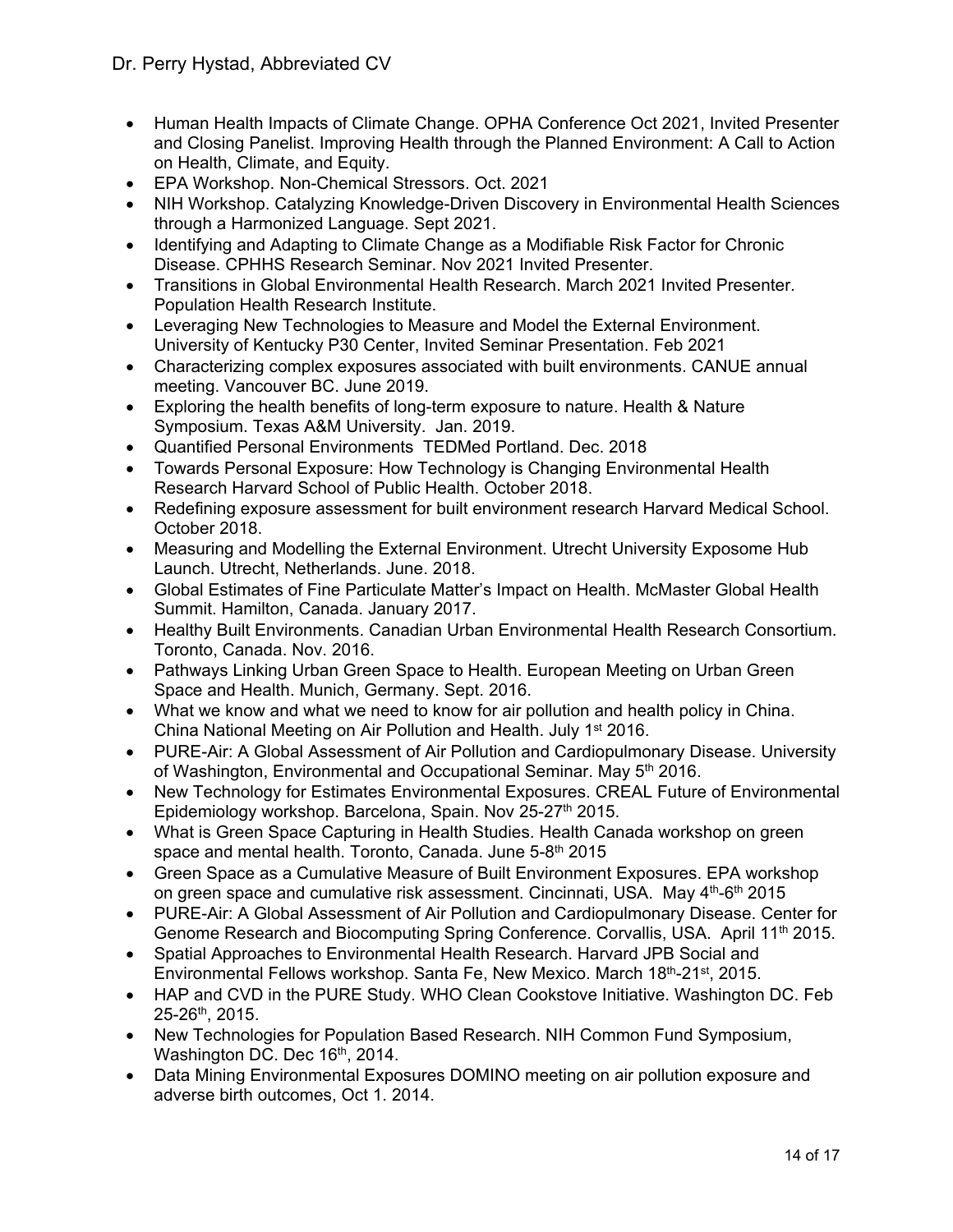- Data Access as a New Researcher. Invited Presenter at NIEHS webinar (140 participants attended). May 15, 2014.
- Preventing Cancer in Canada Moving Forward the Agenda through Comprehensive Population Attributable Risk Estimates. University of Calgary. April 23, 2014.
- NIEHS Environmental Health Sciences Core Centers Meeting. Los Angeles, USA.
- Estimating Industrial Air Pollution Exposures for Spatial Data Mining of Adverse Birth Outcomes. Workshop. Air Pollution and Birth Outcomes, Edmonton, Alberta. Jan 23, 2014.
- Residential Greenness and Birth Outcomes: Separating Effects from Spatially Correlated Built Environment Exposures. Annual Occupational, Environmental and Public Health Conference. Semiahmoo, Washington, January 9, 2014.

#### *Professional Membership*

- International Society of Exposure Science. 2008-present.
- International Society of Environmental Epidemiology. 2007-present.

#### *Ad hoc Journal Peer Review*

- American Journal of Public Health
- Atmospheric Environment
- $\bullet$  BMJ
- BMJ Open
- Canadian Medical Association Journal
- Canadian Public Health Journal
- Circulation
- Epidemiology
- Environmental Health Perspectives (editorial board member, top 15% reviewer)
- Environmental Health
- Environmental Science and Technology
- Environmental Research
- Environmental Pollution
- Health and Place
- International Journal of Infectious Disease
- International Journal for Environmental Research and Public Health
- Lancet
- Lancet Planetary Health
- Journal of American Heart Association
- Journal of Environmental Epidemiology and Exposure Science
- Science of the Total Environmental
- Science Advances

#### *Grant Review*

- Reviewer, Research Grants Council (RGC) of Hong Kong. Jan 2022.
- Reviewer, NIH K99-R00 Panel. June 2021
- Reviewer, Health Effects Institute (HEI), Air Pollution and Health RFA. March 2021
- Reviewer, NIH K99-R00 Panel. Feb 2021
- Reviewer, NIEHS T32 Panel. Nov 2020
- Reviewer, NIH K99-R00 Panel. June 2020
- Reviewer, NIH K99-R00 Panel. July 2019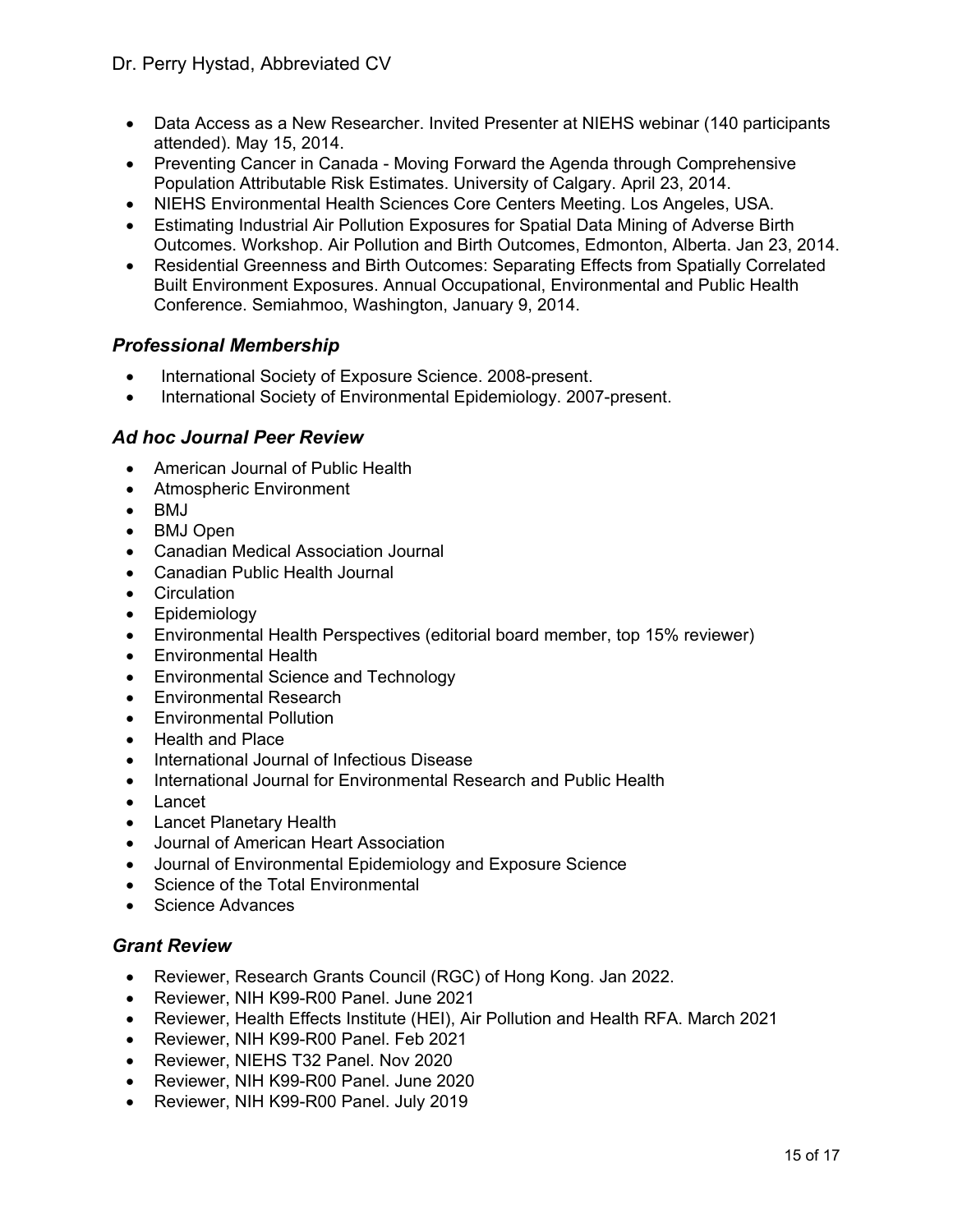- Reviewer, Health Canada Clean Air Regulatory Agenda (CARA), 2015-2019
- Reviewer, South Coast Air Quality Management District. June 2016.
- Reviewer, NIH Community Influences on Health Behavior. Seattle, Washington. 2016.
- Reviewer, Medical Research Council (UK), 2017, 2016

#### *External Committees/Advisory Boards*

- Invited participant, EU Group on Earth Observation (GEO) Human Planet Initiative (HPI) Work Plan for 2023-2025
- Prospective Urban and Rural Epidemiology (PURE) cohort steering committee member. 2020-present.
- NIEHS Place-Based Exposures Ontology Committee member. 2021-present.
- Cascadia Conference Organizing Committee, Jan 2023 conference.
- Cascadia Conference, Lead of Built Environment and Health Theme, 2021 to present.
- Wildfire Smoke and Infant Health Advisory Member. Pacific Northwest Center for Translational Environmental Health Research. 2021
- Invited Participant, NIEHS Evaluating non-chemical stressors for children's environmental health protection. October 2021.
- Invited Participant, NIEHS Catalyzing knowledge-driven discovery in environmental health sciences through a harmonized language. July 2021.
- Invited Participant, NIH Integrating Multiscale Geospatial Environmental Data into Large Population Health Studies. June 2021.
- Scientific Advisory Board, EU Expanse Project. 2020-2025
- Elected Director, Canadian Urban Environmental Health Research Consortium. 2018-2020
- Clean Air Oregon, Hazard Index Technical Advisory Committee. June December 2018.
- Invited participant, Environmental Protection Agency i-Tree Collaborative Metrics Meeting. Washington, DC. January 2019.
- International Society for Environmental Epidemiology Conference Steering Committee, 2018-2019.
- External Advisory Committee, Oregon Public Health Tracking Network. 2017-Present
- External Advisory Committee, Population Longevity and Community Environment (PLACE) Research Grant, 2016-Present.
- External Advisory Committee, Ontario Cancer Care Prevention System Quality Index, 2015-2017.
- External Scientific Advisory Committee, Ontario Environmental Burden of Cancer. 2015
- Canada Clean Air Regulatory review board. 2014
- Invited participant, Cancer Care Ontario's Primary Prevention Measure Framework advisory board. 2013.
- Invited participant, Vancouver Coastal Health Authority My health My Community advisory board. 2012.
- Invited participant, Development of a Framework to assist communities in the characterization of vulnerability to environmental contamination. Commission for Environmental Cooperation. 2012
- Spatial Data Working Group advisory committee, Population Data BC. 2010-Present.
- Chair, International Society of Environmental Epidemiology Student and New Researchers' Network. 2009-Present.
- Student Representative, International Society of Environmental Epidemiology. 2009- Present.